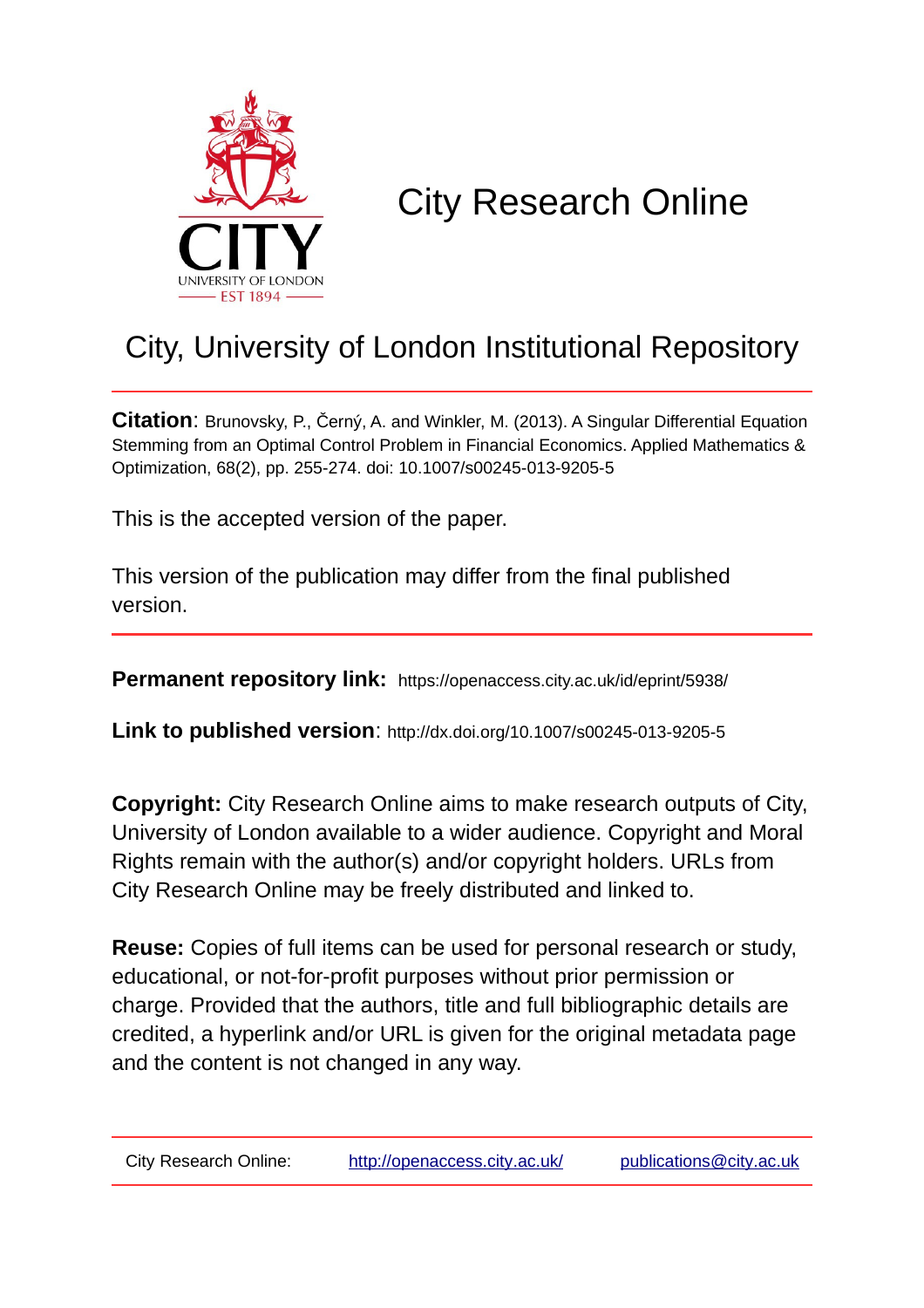### A singular differential equation stemming from an optimal control problem in financial economics

Pavol Brunovský<sup>\*</sup>

Department of Applied Mathematics and Statistics, Comenius University Bratislava, 84248 Bratislava, Slovakia,

> Aleš Černý# Cass Business School, City University London, 106 Bunhill Row, London EC1Y 8TZ, UK

Michael Winkler‡ Institut für Mathematik, Universität Paderborn, 33098 Paderborn, Germany

#### Abstract

We consider the ordinary differential equation

 $x^2u'' = axu' + bu - c(u'-1)^2$  $x \in (0, x_0)$ ,

with  $a \in \mathbb{R}, b \in \mathbb{R}, c > 0$  and the singular initial condition  $u(0) = 0$ , which in financial economics describes optimal disposal of an asset in a market with liquidity effects. It is shown in the paper that if  $a + b < 0$  then no continuous solutions exist, whereas if  $a + b > 0$  then there are infinitely many continuous solutions with indistinguishable asymptotics near 0. Moreover, it is proved that in the latter case there is precisely one solution u corresponding to the choice  $x_0 = \infty$  which is such that  $0 \le u(x) \le x$ for all  $x > 0$ , and that this solution is strictly increasing and concave.

Key words: singular, ODE, initial value problem, supersolution, subsolution, nonuniqueness AMS Classification: 34A12, 91G80

#### Introduction

The paper is concerned with solutions of the problem

$$
x^{2}u'' = axu' + bu - c(u'-1)^{2}, \ x > 0,
$$
\n(0.1)

<span id="page-1-1"></span><span id="page-1-0"></span>
$$
u(0) = 0,\t(0.2)
$$

<sup>∗</sup>Corresponding author: brunovsky@fmph.uniba.sk; tel:+421 265425741; fax:+421 265412305

<sup>#</sup>ales.cerny.1@city.ac.uk

<sup>‡</sup>michael.winkler@uni-due.de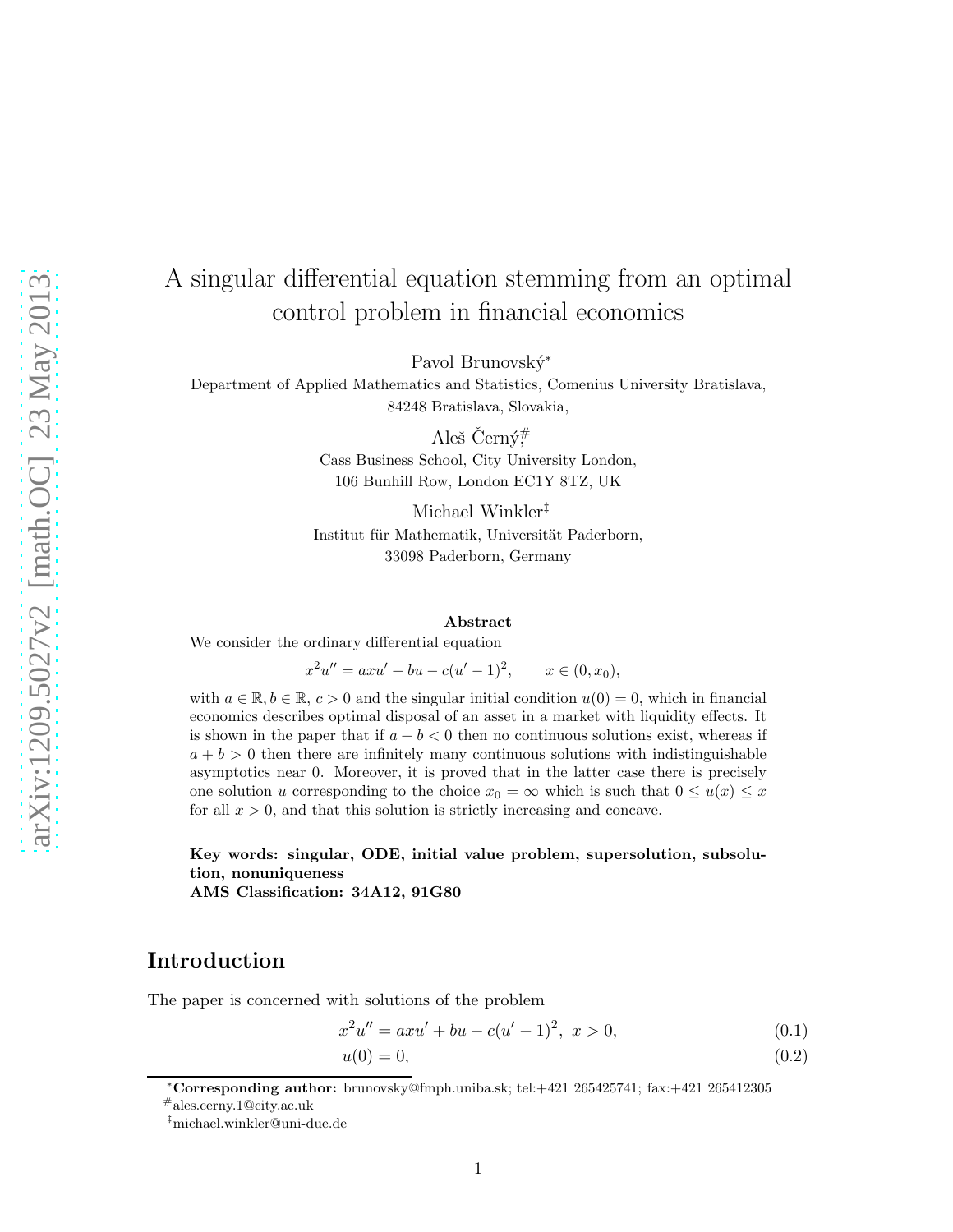where a and b are real numbers and  $c > 0$ . By a solution of  $(0.1)$  in  $[0, x_0]$  we mean a function  $u \in C^0([0, x_0]) \cap C^2((0, x_0))$  which satisfies  $(0.1)$  for  $x > 0$ .

Equation [\(0.1\)](#page-1-0) arises in the study of a specific stochastic optimization similar to the classical LQ problem. The equation is singular at  $x = 0$  which in itself is not particularly noteworthy, since stochastic LQ problems with geometric Brownian state variable invariably give rise to nonlinear singular ODEs/PDEs of the type seen in [\(0.1\)](#page-1-0) and in [\(0.3\)](#page-2-0) below, see for example [\[9\]](#page-21-0). Our problem derives its rich structure from the fact that the initial condition [\(0.2\)](#page-1-1), too, refers to the singular point  $x = 0$ . This, as we demonstrate below, poses certain technical obstacles in establishing existence and, more importantly, gives rise to infinitely many solutions with indistinguishable asymptotics near zero (Corollary [3.4\)](#page-12-0).

As was already highlighted, the ODE  $(0.1)$ ,  $(0.2)$  is not artificial, rather it stems from a well-defined optimization problem in financial economics. Specifically, it is obtained from the PDE

<span id="page-2-0"></span>
$$
\begin{cases} \frac{1}{2}y^2 \sigma^2 w_{yy} + \lambda y w_y + r^* z w_z - \rho w + \frac{(y - w_z)^2}{4\eta} = 0, \\ w(y, 0) = 0, \end{cases}
$$
 (0.3)

using the scaling

$$
w(y, z) = \frac{y^2}{\eta}u(x), \ x = \eta \frac{z}{y}.
$$

The PDE [\(0.3\)](#page-2-0) in turn represents the Hamilton-Jacobi-Bellman equation for the optimal value function  $w$  of the following dynamic optimization problem:

<span id="page-2-1"></span>
$$
w(y(0), z(0)) = \max E\left(\int_0^{T(z=0)} e^{-\rho s} f(y(s), z(s))(y(s) - \eta f(y(s), z(s)))ds\right), \quad (0.4)
$$

subject to

<span id="page-2-2"></span>
$$
dy(t) = \lambda y(t)dt + \sigma y(t)dB(t),
$$
\n(0.5)

<span id="page-2-3"></span>
$$
dz(t) = (r^*z(t) - f(y(t), z(t)))dt,
$$
\n(0.6)

over the controls  $f : \mathbb{R}_+ \times \mathbb{R}_+ \mapsto \mathbb{R}$ ,  $T(z = 0)$  being the first arrival time at  $z = 0$  and  $B(t)$  the standard Wiener process.

Optimization [\(0.4\)](#page-2-1) with dynamics given by [\(0.5,](#page-2-2) [0.6\)](#page-2-3) models optimal liquidation of a large quantity of an asset whose market price is adversely affected by its ongoing sale. In this context  $z(0)$  represents the quantity of the asset yet to be sold,  $y(0)$  is the prevailing price and w captures the expected revenue of an optimal sale of quantity z conditional on the current price being  $y$ . For more details we refer the reader to [\[3\]](#page-20-0).

The problem of existence is the first principal subject of this paper. It is shown that for  $a + b > 0$  the problem [\(0.1\)](#page-1-0), [\(0.2\)](#page-1-1) has a continuum of local solutions and at least one global solution bounded between 0 and x (Section 1), while for  $a+b<0$  no solutions exist (Section 2).

If one admits the possibility that there are multiple solutions to  $(0.1)$ ,  $(0.2)$ , one immediately has to deal with the additional challenge of identifying "the" right solution relevant to the associated optimization problem. The economic nature of the optimization [\(0.4-](#page-2-1) [0.6\)](#page-2-3) strongly suggests that the relevant solution of  $(0.1)$ ,  $(0.2)$  should be increasing (larger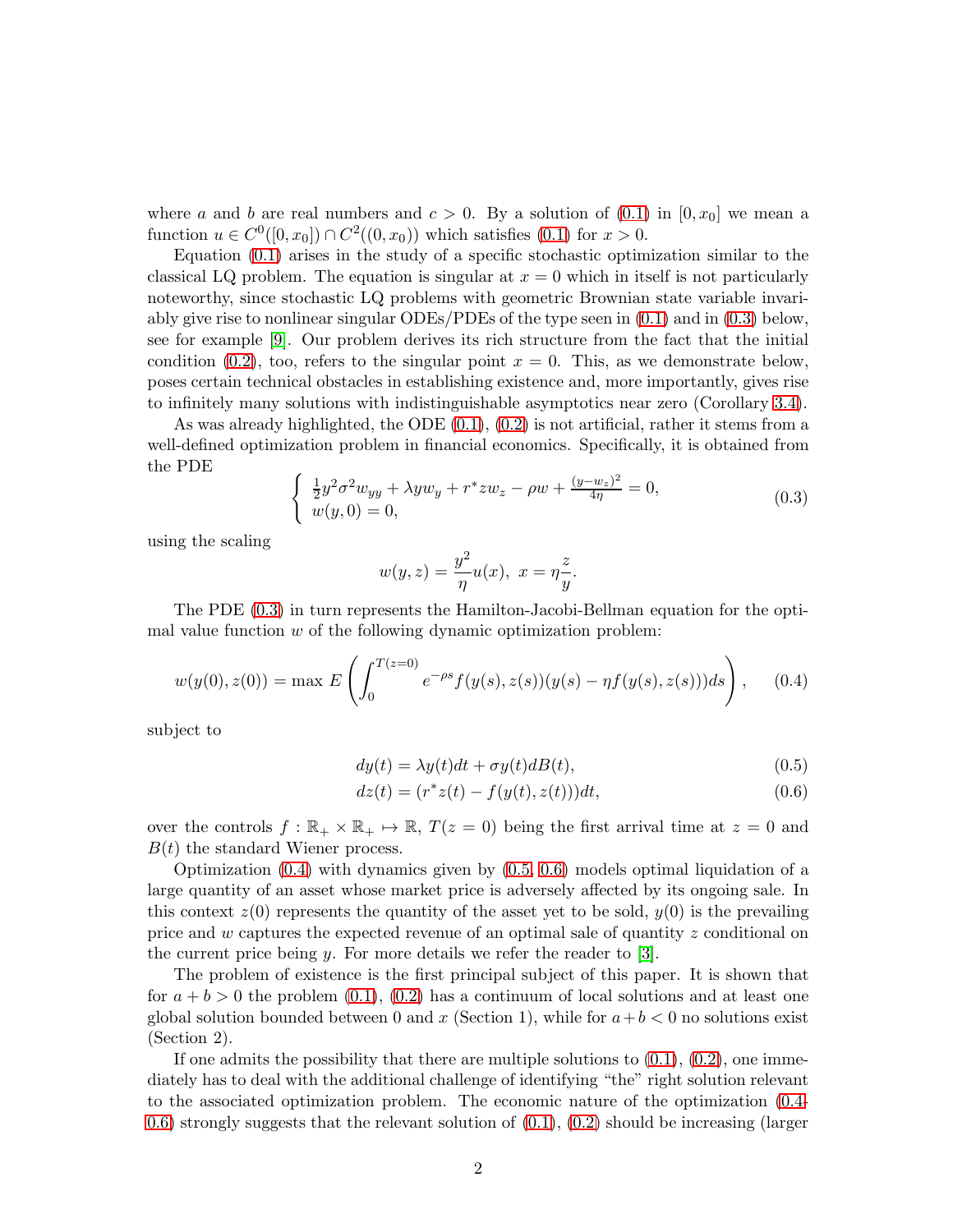amount of asset means larger revenue) but concave (decreasing returns to scale, since larger volume of sales has greater adverse effect on the sale price of the asset). However, there is no indication in the form of equation  $(0.1)$  that a solution with these properties should exist in the first place. In Section 3 we thus analyze monotonicity and convexity properties of a solution bounded between 0 and  $x$  (Proposition [3.5\)](#page-12-1), the upper bound corresponding to an immediate sale of the entire stock of the asset without any adverse price effect.

In Section 4 we address the question of global uniqueness. We show that there is exactly one solution on  $\mathbb{R}_+$  which remains bounded between 0 and x, and this solution is necessarily increasing and concave (Proposition [4.1\)](#page-13-0). Finally, in Section 5 we examine finer aspects of local non-uniqueness.

In the current paper we focus on the intricacies of the initial value problem  $(0.1)$ ,  $(0.2)$ . The implication of the results for the underlying optimal control problem is a delicate issue left to further research.

A paper similar in spirit to ours is [\[4\]](#page-20-1). It studies a specific second order equation with a singularity at 0, arising in the theory of general relativity. As in our case, the existence of infinitely many solutions is established by the method of upper and lower solutions and then the properties of the set of solutions are studied.

As far as the local existence is concerned, Liang in [\[7\]](#page-21-1) carried out a systematic study of second order singular initial value problems of the form

$$
u'' = \frac{1}{x}F(x, u, u'),
$$
\n(0.7)

where F is a continuous function and the initial conditions satisfy  $F(0, u(0), u'(0)) = 0$ . The key quantity in this study is  $\gamma := \frac{\partial}{\partial u'} F(0, u(0), u'(0))$ . It is shown that for  $\gamma < 0$  local uniqueness holds, while for  $\gamma > 0$  solutions become unique only after the asymptotics of u' have been fixed to the order  $x^{\gamma}$  near  $x = 0$ . The case  $\gamma = 0$  is not treated. Each solution has an asymptotic expansion in powers of x and  $x^{\gamma}$  (provided  $\gamma$  is not an integer), and asymptotic expansion of  $u^{(n)}$  is obtained by differentiating *n*-times the asymptotic expansion for u.

In contrast, we study a specific singular IVP from a wider class

$$
u'' = \frac{1}{x^{\alpha}} F(x, u, u'), \qquad (0.8)
$$

with  $\alpha = 2$ ,  $u(0) = 0$ ,  $u'(0) = 1$  and  $F(x, u, u') := axu' + bu - c(u' - 1)^2$ . Like in [\[7\]](#page-21-1) our ODE arises from a self-similar solution of a PDE. However, we deal with a borderline case where  $\frac{\partial}{\partial u'}F(0, u(0), u'(0)) = 0$ . As a result, standard blow-up techniques are not productive and we have to resort to the method of sub-supersolutions.

Finally, we remark that it is not uncommon for HJB equations associated with stochastic optimization to exhibit multiple solutions. The meaningful solution then has to be selected by employing additional criteria. In the case of linear-quadratic problems the relevant solution is identified as the maximal/minimal one. In other cases the optimal solution can be singled out as the unique viscosity solution of the HJB equation, cf. [\[1\]](#page-20-2). In our case these criteria do not seem to be helpful. Rather, the significant solution is uniquely determined by its global monotonicity and concavity properties.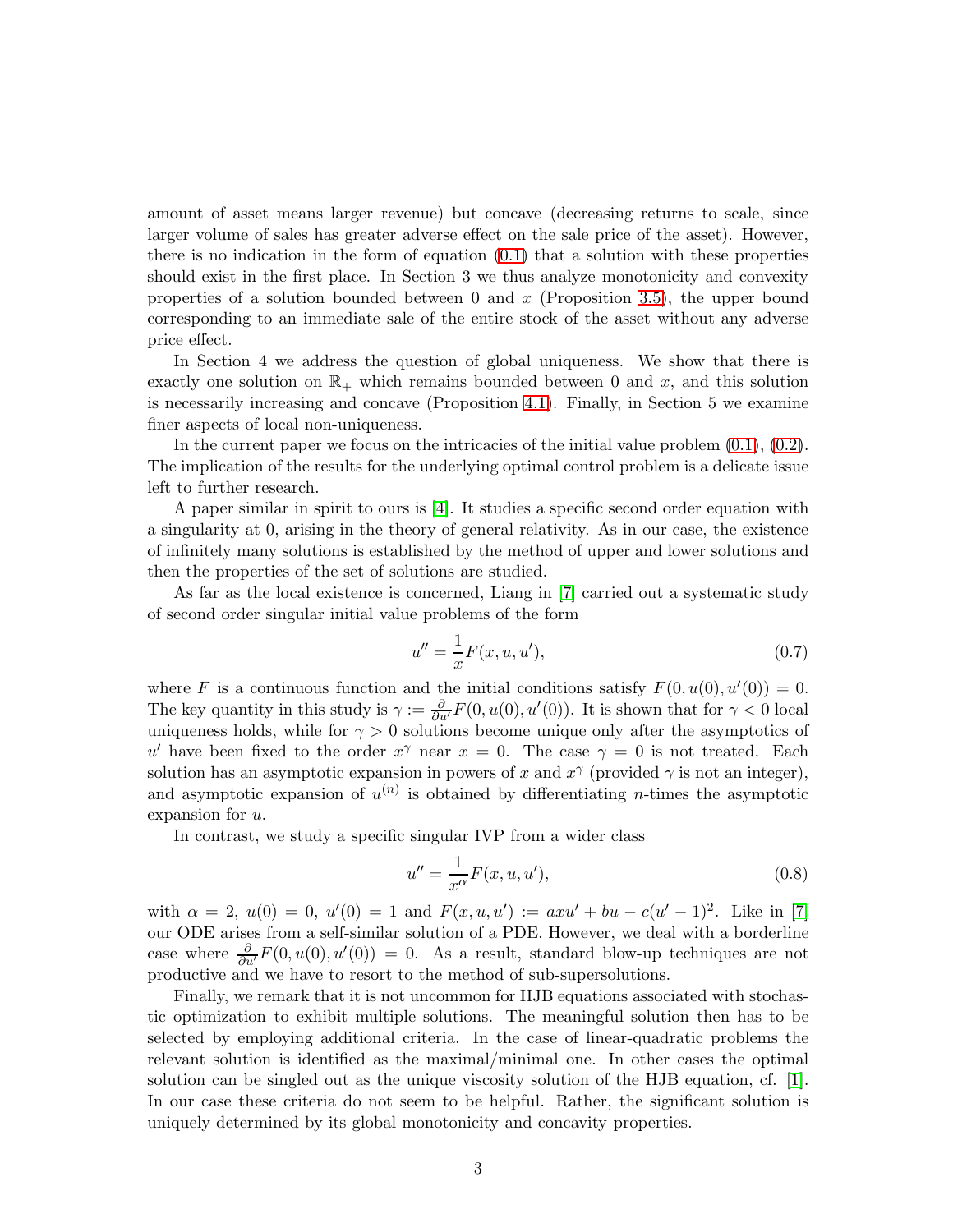#### 1 Existence for  $a + b \geq 0$

In essence, existence will be proved similarly as in [\[4\]](#page-20-1). That is, ordered pairs of sub- and a supersolutions of [\(0.1\)](#page-1-0) will be found, and an application of a standard existence result for second order boundary-value problems will provide solutions lying in between, cf. [\[5\]](#page-20-3). As in  $[4]$ , due to the singularity in the ODE  $(0.1)$ , an approximation procedure will be involved in the proof. However, compared to [\[4\]](#page-20-1), the presence of  $u'$  in the equation will require additional arguments. We isolate technical arguments in the following propositions.

<span id="page-4-1"></span>**Proposition 1.1.** Let  $0 < x_1 < x_2$  and suppose that there exist  $\underline{u}, \overline{u} \in C^2([x_1, x_2])$  such that

$$
\underline{u} \le \overline{u} \ in [x_1, x_2];\tag{1.1}
$$

$$
\mathcal{E}\underline{u} < 0 \quad \text{in} \ [x_1, x_2];\tag{1.2}
$$

$$
\mathcal{E}\overline{u} > 0 \quad \text{in} \ [x_1, x_2];\tag{1.3}
$$

the operator  $\mathcal E$  being defined according to

<span id="page-4-3"></span>
$$
\mathcal{E}u := -x^2u'' + axu' + bu - c(u'-1)^2 \tag{1.4}
$$

for functions u which belong to  $C^2([x_1, x_2])$ . Then for each  $u_1 \in [\underline{u}(x_1), \overline{u}(x_1)]$ ,  $u_2 \in$  $[\underline{u}(x_2), \overline{u}(x_2)]$  there exists a solution  $u \in C^2([x_1, x_2])$  to  $(0.1)$  in  $[x_1, x_2]$  satisfying  $\underline{u} \le u \le \overline{u}$  $\overline{u}, u(x_1) = u_1, u(x_2) = u_2.$ 

PROOF. Rewrite equation  $(0.1)$  as

$$
u'' = f(x, u, u')
$$

with

$$
f(x, u, u') = x^{-1}au' + x^{-2}bu - x^{-2}c(u' - 1)^2.
$$

For  $x_1 \leq x \leq x_2$  and  $\underline{u}(x) \leq u \leq \underline{u}(x)$ , f satisfies the Bernstein condition [\[2\]](#page-20-4)

$$
|f(x, u, u')| \le A + Bu'^2
$$

for suitable  $A, B > 0$ . Therefore, the result follows from Nagumo [\[8\]](#page-21-2), Satz 2, cf. also [\[5\]](#page-20-3), Theorem II-1.3 for a more recent reference.

Remark. Recall that regularity of a differential equation is inherited by its solutions (cf. [\[6\]](#page-20-5), Chapter V, Corollary 4.1). In particular, since the expression for  $u''$  is  $C^{\infty}$  in  $x, u, u'$  for  $x > 0$ , any solution u of  $(0.1)$  in  $[x_1, x_2]$  with  $0 < x_1$  is in  $C^{\infty}([x_1, x_2])$ .

<span id="page-4-2"></span>**Proposition 1.2.** (i) Let  $x_0 \in (0, \infty)$ . Suppose that there exist  $\underline{u}, \overline{u} \in C^0[0, x_0] \cap C^2(0, x_0)$ satisfying

<span id="page-4-0"></span>
$$
\underline{u}(0) = \overline{u}(0) = 0\tag{1.5}
$$

in addition to (1.1)-(1.3) with  $x_1 = 0, x_2 = x_0$ . Then, for each  $u_0 \in [\underline{u}(x_0), \overline{u}(x_0)]$  there exists a solution of  $(0.1), (0.2)$  in  $[0, x_0]$  such that  $\underline{u} \le u \le \overline{u}$  in  $(0, x_0)$  and  $u(x_0) = u_0$ .

(ii) Let  $\underline{u}, \overline{u}$  satisfy (1.1)-(1.3) for  $x_1 = 0$  and  $x_2 = \infty$  as well as [\(1.5\)](#page-4-0). Then, there exists a solution of (0.1), (0.2) in [0, ∞) such that  $\underline{u} \leq u \leq \overline{u}$ .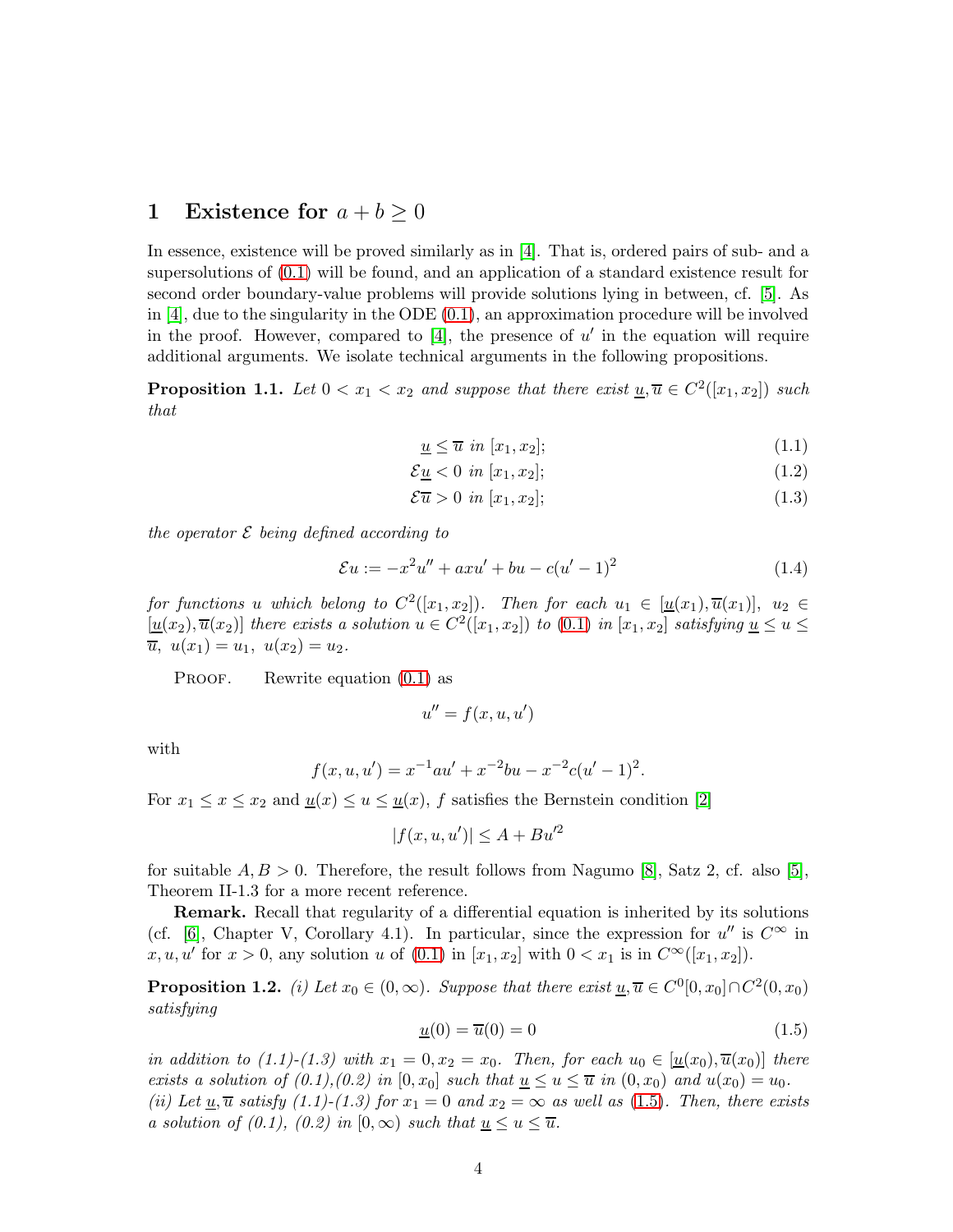PROOF. (i) By Proposition [1.1,](#page-4-1) for each  $\varepsilon \in (0, x_0)$  and each  $u_0 \in [\underline{u}(x_0), \overline{u}(x_0)]$ there exists a solution  $u_{\varepsilon} \in C^2([\varepsilon, x_0])$  of

$$
\begin{cases}\n\mathcal{E}u_{\varepsilon} = 0 & \text{in } [\varepsilon, x_0], \\
u_{\varepsilon}(\varepsilon) = \underline{u}(\varepsilon), & u_{\varepsilon}(x_0) = u_0,\n\end{cases}
$$
\n(1.6)

which satisfies

$$
\underline{u}(x) \le u_{\varepsilon}(x) \le \overline{u}(x) \qquad \text{for all } x \in (\varepsilon, x_0). \tag{1.7}
$$

Let now  $\varepsilon_n \searrow 0$  for  $n \to \infty$ . For fixed n, the functions  $u_{\varepsilon_k}$  with  $k \geq n$  are uniformly bounded on  $[\varepsilon_n, x_0]$ . By [\[2\]](#page-20-4) (cf. also [\[5\]](#page-20-3), I.4.3 page 45), the same holds for their derivatives  $u'_{\varepsilon_k}$ . Therefore, on  $[\varepsilon_n, x_0]$ ,  $u_{\varepsilon_k}$  are equicontinuous and, moreover, from  $(0.1)$  it follows that  $u''_{\varepsilon_k}$ ,  $k \geq n$  are uniformly bounded on  $[\varepsilon_n, x_0]$ . Thus  $u'_{\varepsilon_k}$  are equicontinuous and, in turn, because od [\(0.1\)](#page-1-0),  $u''_{\varepsilon_k}$  are equicontinous as well on  $[\varepsilon_n, x_0]$ . Therefore, one can pick a subsequence  $u_{\varepsilon_{k_j}}$  which converges  $C^2$  uniformly to a  $C^2$  function  $u^n$  satisfying  $(0.1)$  on  $[\varepsilon_n, x_0]$  together with  $u^n(x_0) = u_0$  and  $\underline{u}(x) \leq u^n(x) \leq \overline{u}(x)$ . By standard diagonal selection we can pick a subsequence from the sequence  $u_{\varepsilon_{k_j}}$  which converges pointwise in  $[0, x_0]$  and uniformly in  $[\varepsilon, x_0]$  for each  $0 < \varepsilon \le x_0$  to a function  $u \in C^0[0, x_0] \cap C^2(0, x_0]$ and satisfying the requriements of item (i) of the Proposition.

(ii) By (i), for each  $\varepsilon$  we have a solution of (0.1), (0.2) such that  $u_{\varepsilon}(0) = 0$  and  $\underline{u} \le u \le \overline{u}$ in  $[0, 1/\varepsilon]$ . Applying for  $\varepsilon > 0$  the same extraction idea as in (i) we obtain the claimed solution in  $[0,\infty)$ . /////

<span id="page-5-1"></span>**Proposition 1.3.** i) For  $a + b > 0$  and any  $x<sub>0</sub> > 0$  there is a continuum of solutions to [\(0.1\)](#page-1-0), [\(0.2\)](#page-1-1) on  $[0, x_0]$  such that  $0 \le u \le x$ .

ii) For  $a + b \geq 0$  there is at least one solution of  $(0.1)$ ,  $(0.2)$  on  $[0, \infty)$  such that  $0 \le u \le x$ .

PROOF. For  $a + b > 0$  it is readily checked that  $u(x) \equiv 0$  is a subsolution and  $\overline{u}(x) = x$  is a supersolution in  $[0, \infty)$ . The claim thus follows from Proposition [1.2.](#page-4-2) For  $a + b = 0$ ,  $u(x) = x$  is a global solution.  $\frac{\frac{1}{1}}{\frac{1}{1}}$  $a + b = 0$ ,  $u(x) = x$  is a global solution.

The problem  $(0.1)$ ,  $(0.2)$  can for  $a + b > 0$  be formally solved by a power series. We let

$$
k_0 := 1, \qquad k_1 := -\frac{2}{3} \sqrt{\frac{a+b}{c}}, \tag{1.8}
$$

and inductively define

<span id="page-5-0"></span>
$$
f_n(x) := \sum_{i=0}^n k_i x^{1+i/2},\tag{1.9}
$$

where

$$
k_{n+1} := \lim_{x \to 0+} \frac{2\mathcal{E}f_n}{3ck_1(n+3)x^{(n+2)/2}}
$$
(1.10)

for  $n \geq 1$ .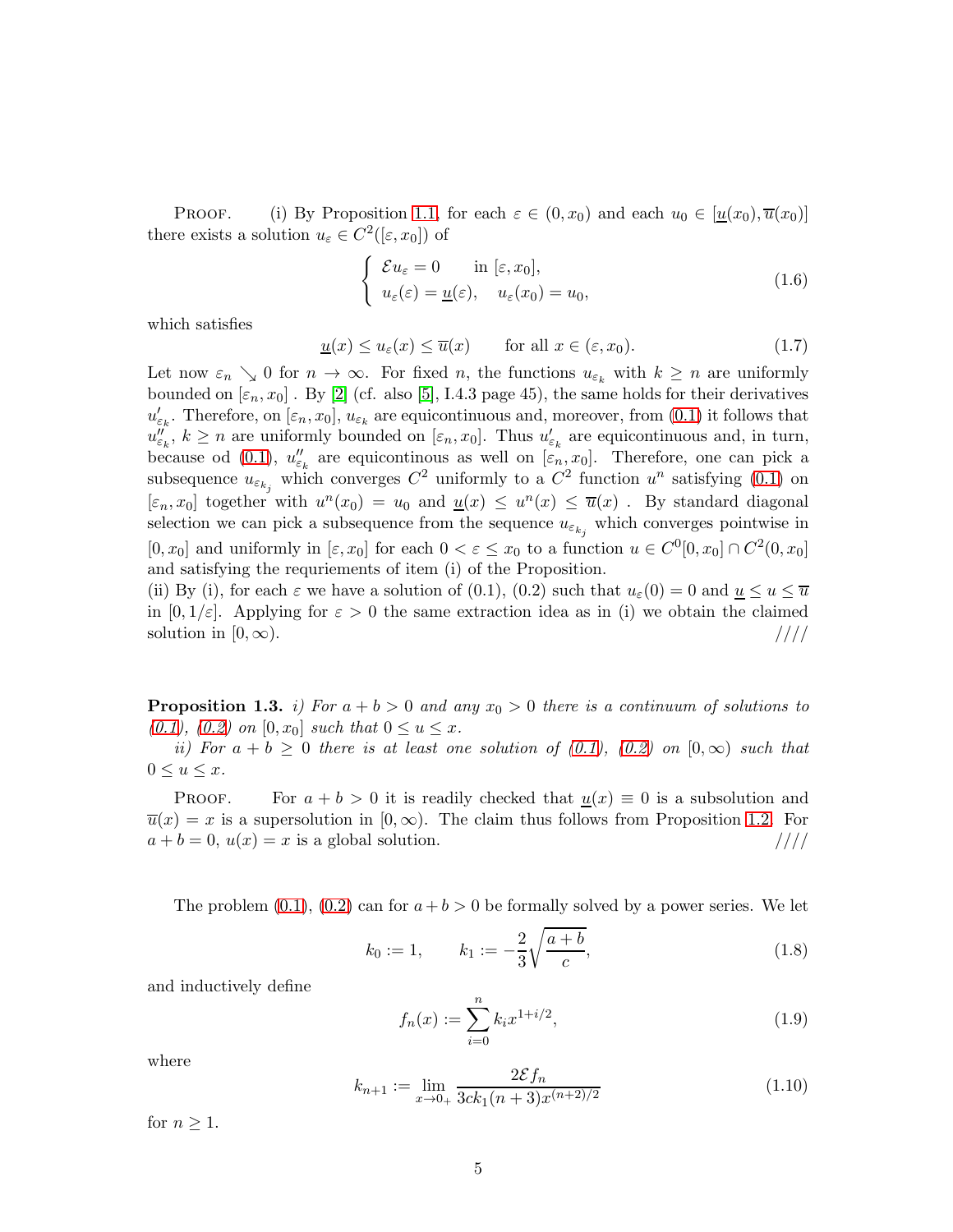**Lemma 1.4.** Let  $a + b > 0$ . Then the coefficients  $\{k_i\}_{i=0}^n$  are well-defined and  $\mathcal{E}f_n =$  $O(x^{(n+2)/2})$  as  $x \searrow 0$  for all  $n \in \mathbb{N}$ .

PROOF. The statement clearly holds for  $n = 1$ . Arguing by induction, we suppose that it is valid for some  $n \geq 1$ . Then

<span id="page-6-0"></span>
$$
\mathcal{E}f_{n+1} = \mathcal{E}f_n - 2c(f'_n - 1)(1 + (n+1)/2)k_{n+1}x^{(n+1)/2} + O(x^{(n+3)/2})
$$
  
=  $\mathcal{E}f_n - \frac{3}{2}ck_1(n+3)k_{n+1}x^{(n+2)/2} + O(x^{(n+3)/2})$  as  $x \searrow 0$ . (1.11)

Since  $\mathcal{E} f_n$  is a polynomial in powers of  $\sqrt{x}$  and  $\mathcal{E} f_n = O(x^{(n+2)/2})$  it follows that  $k_{n+1}$  is well defined and that  $\mathcal{E}f_n - (3/2)ck_1(n+3)k_{n+1}x^{(n+2)/2} = O(x^{(n+3)/2})$ . In view of [\(1.11\)](#page-6-0) this implies that  $\mathcal{E}f_{n+1} = O(x^{(n+3)/2})$  and thus completes the proof. /////

Easy calculations show that the coefficients  ${k_n}_{n\geq 2}$  satisfy the recursion

$$
k_{2i} = \frac{1}{6(i+1)k_1} \left[ 2\frac{k_{2i-1}}{c} \left( a+b+(i-\frac{1}{2})a-(i^2-\frac{1}{4}) \right) - \sum_{j=1}^{i-1} (3+j)(2+2i-j)k_{j+1}k_{2i-j} \right],
$$
\n(1.12)

$$
k_{2i+1} = \frac{1}{3(2i+3)k_1} \left[ 2\frac{k_{2i}}{c} \left( a+b+ia-i(1+i) \right) - \frac{1}{2}(3+i)^2 k_{i+1}^2 - \sum_{j=1}^{i-1} (3+j)(3+2i-j)k_{j+1}k_{2i-j+1} \right].
$$
 (1.13)

¿From here it is readily seen that the radius of convergence of the power series [\(1.9\)](#page-5-0) is nil when  $a < \frac{3}{2}$  and  $b \in (-a, \frac{3}{4} - \frac{3}{2})$  $\frac{3}{2}a$ , firstly by showing inductively  $k_i > 0$  for  $i \geq 2$  and subsequently neglecting all quadratic terms in  $k_i$  in [\(1.12\)](#page-6-1), [\(1.13\)](#page-6-2) and proving the easy estimate  $k_{n+1}/k_n \geq -2(n-1)/(3k_1c)$  for sufficiently large n. Hence the power series  $f_n$ does not define a solution directly via  $\lim_{n\to\infty} f_n(x)$  outside  $x = 0$ . We conjecture this remains to be the case for arbitrary parameter values as long as  $a + b > 0$ .

We will show later (Corollary [3.4\)](#page-12-0) that every local solution of  $(0.1)$ ,  $(0.2)$  with the property  $u(x) \leq x$  satisfies

<span id="page-6-2"></span><span id="page-6-1"></span>
$$
u^{(k)}(x) = f_n^{(k)}(x) + o(x^{(n+3)/2-k}),
$$

for  $k \in \{0,1\}$  and  $n = 1$ . Whether this is true for  $n > 1$  or  $k > 1$  remains an open question.

#### 2 Nonexistence for  $a + b < 0$

In this second part we shall deduce Proposition [2.2](#page-8-0) below which will exclude the existence of any continuous solution to [\(0.1\)](#page-1-0) for any  $x_0 > 0$  under the assumption  $a + b < 0$  which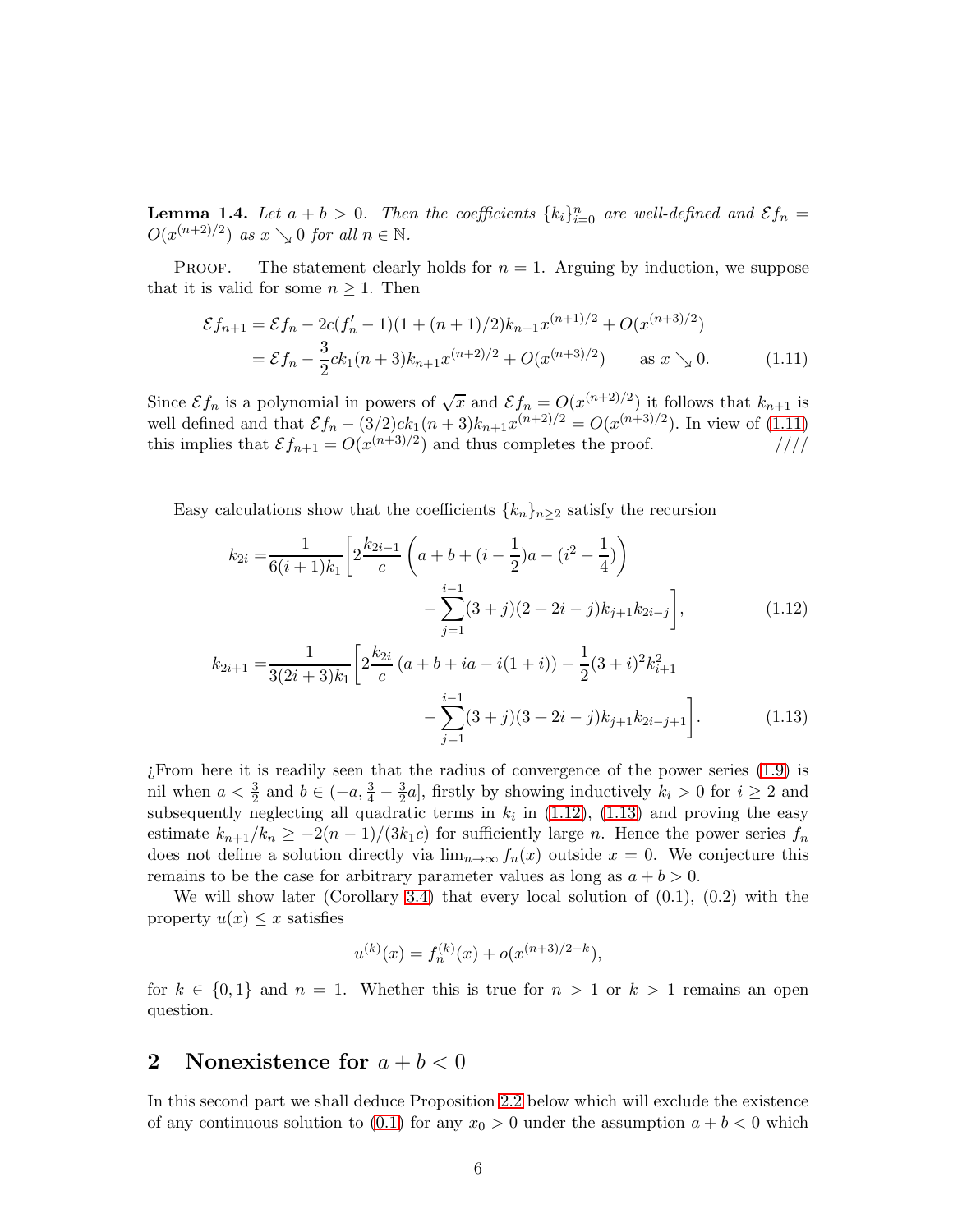is complementary to the hypothesis of Proposition [1.3.](#page-5-1)

To this end we first prove that any supposedly existing continuous solution must satisfy  $u'(x) \to 1$  as  $x \to 0$ . This property can formally easily be guessed upon tracing the possible solution behavior near  $x = 0$ .

<span id="page-7-4"></span>**Lemma 2.1.** Suppose that for some  $x_0 > 0$ , the function  $u \in C^0([0, x_0]) \cap C^2((0, x_0))$  is a solution of  $(0.1)$ ,  $(0.2)$ . Then

<span id="page-7-5"></span>
$$
\lim_{x \searrow 0} u'(x) = 1. \tag{2.1}
$$

PROOF. Letting  $v := u' - 1$  we can rewrite  $(0.1)$  as

$$
u' = v + 1,x2v' = ax(v + 1) + bu - cv2.
$$

Let  $X(t) := -t^{-1}$  for  $t < 0$ . Then  $X'(t) = t^{-2}$  and  $X(t) \searrow 0$  as  $t \to -\infty$ . We next introduce  $U(t) := u(X(t))$  and  $V(t) := v(X(t))$  for  $t < 0$ . Then the pair  $(U, V)$  solves the following system of differential equations

$$
U' = t^{-2}(V+1),
$$
  
\n
$$
V' = -at^{-1}(V+1) + bU - cV^{2}.
$$

By assumption, we have  $U(t) \to 0$  as  $t \to -\infty$  and thus

<span id="page-7-1"></span>
$$
V'(t) = p(t) + q(t)V(t) - cV^{2}(t)
$$
\n(2.2)

with

<span id="page-7-0"></span>
$$
p(t) \to 0 \text{ and } q(t) \to 0 \text{ as } t \to -\infty. \tag{2.3}
$$

We wish to show that if  $V(t)$  is defined for all  $t \le -x_0^{-1}$  then  $V(t) \to 0$  as  $t \to -\infty$ . The proof proceeds in several steps.

i) Given  $\varepsilon > 0$  there is  $T < -x_0^{-1}$  such that  $|p(t)| < \varepsilon^2 c/3$  and  $|q(t)| < \varepsilon c/3$  for all  $t \leq T$ , by virtue of  $(2.3)$ .

ii) Consider  $t_0 \leq T$ . We claim that if  $|V(t)| \geq \varepsilon$  for all  $t \leq t_0$  then

<span id="page-7-2"></span>
$$
V(t) \ge \frac{1}{V(t_0)^{-1} + \frac{c}{3}(t - t_0)} \text{ for all } t \le t_0.
$$
 (2.4)

while defined. To this end note that [\(2.2\)](#page-7-1) and i) yield

<span id="page-7-3"></span>
$$
V'(t) \le -\frac{c}{3}V^2(t) \qquad \text{if } t \le T \text{ and } |V(t)| \ge \varepsilon. \tag{2.5}
$$

By the comparison theorem for ordinary differential equations we conclude that

$$
V(t) \ge Y(t) \text{ for } t \le t_0,
$$

where Y solves the differential equation  $Y' = -\frac{c}{3}$  $\frac{c}{3}Y^2$  with  $Y(t_0) = V(t_0)$ . On solving for  $Y$  we obtain  $(2.4)$ .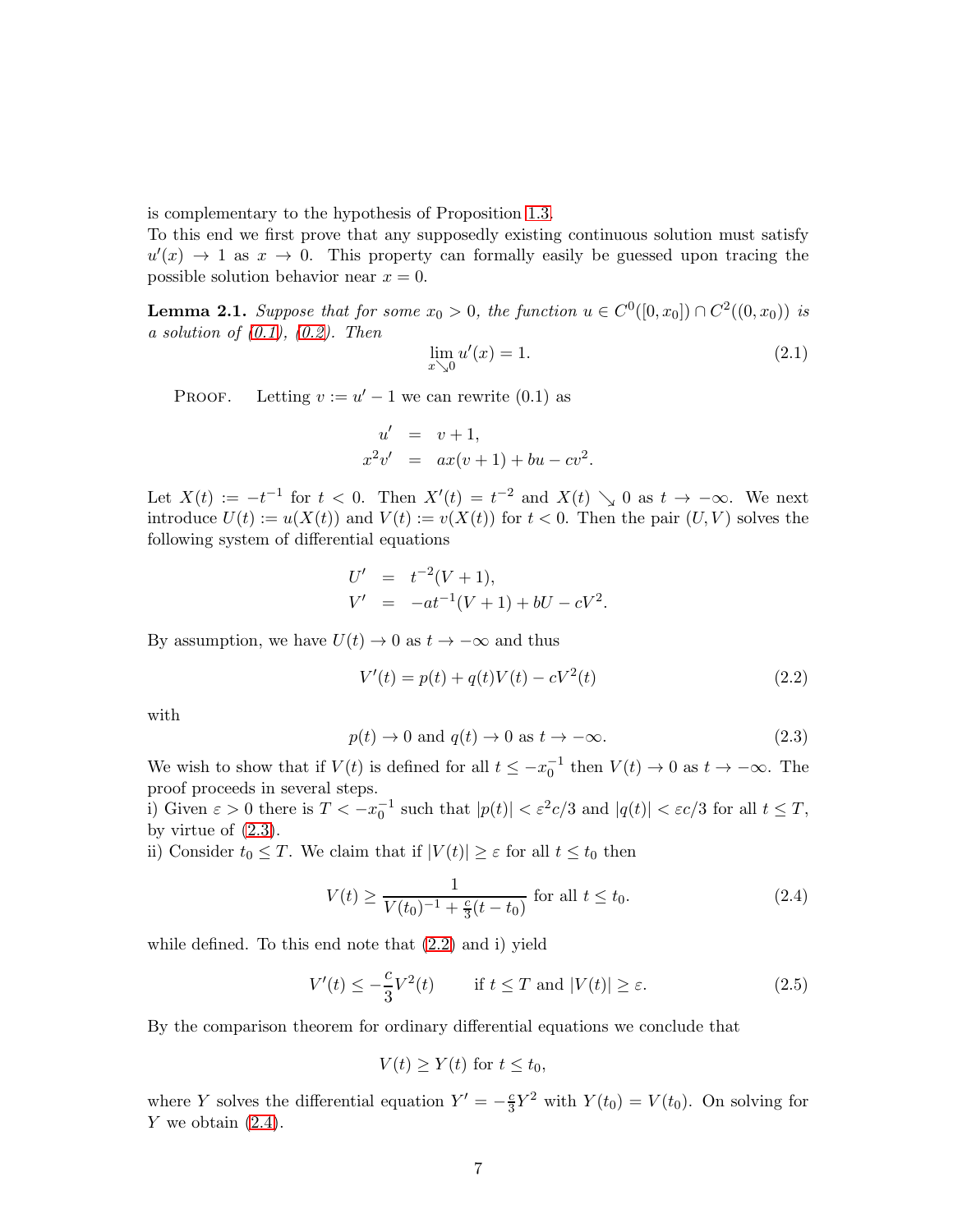iii) Now we prove that there exists  $t_1 \leq T$  such that  $V(t_1) > -\epsilon$ . Suppose to the contrary that  $V(t) \le -\epsilon$  for all  $t \le T$ . Then, [\(2.4\)](#page-7-2) gives  $V(t) \ge -\epsilon/2$  for  $t < t_0 - \frac{6}{c\epsilon}$  $\frac{6}{c\varepsilon}$ , yielding the desired contradiction.

Next we show that  $V(t) > -\varepsilon$  for all  $t \leq t_1$ . Arguing by contradiction, suppose this is not the case. Then there is  $t_2$  such that  $-\infty < t_2 = \sup\{t \le t_1 : V(t) \le -\varepsilon\} < t_1$ . By continuity we have  $V(t_2) = -\varepsilon$ . From [\(2.5\)](#page-7-3) we obtain  $V'(t_2) < 0$  which is in conflict with  $V(t_2) = -\varepsilon$  and  $V(t) > -\varepsilon$  for  $t \in (t_2, t_1)$ .

iv) Finally, we show that  $V(t) \leq \epsilon$  for all  $t \leq T$ . If not, there is  $t_3 \leq T$  such that  $V(t_3) > \epsilon$  and we have  $t_4 := \sup\{t \le t_3 : V(t) \le \epsilon\} < t_3$ . The same argument as in part iii) shows that  $t_4 = -\infty$  and therefore  $V(t) > \varepsilon$  for all  $t \leq t_3$ . From [\(2.4\)](#page-7-2) we now obtain  $V(t) \rightarrow \infty$  for  $t \searrow t_3 - \frac{3}{c}$  $\frac{3}{c}V(t_3)^{-1}$  Therefore,  $V(t)$  is not defined for some  $t \leq -x_0^{-1}$  which is inconsistent with differentiability of U in  $(-\infty, 0)$ .

Since  $\epsilon$  was arbitrary this completes the proof of the lemma.  $////$ 

It is now possible to rule out local existence of a continuous solution of  $(0.1)$ ,  $(0.2)$ under the condition that  $a + b$  be strictly negative.

<span id="page-8-0"></span>**Proposition 2.2.** Suppose that  $a + b < 0$ . Then for each  $x<sub>0</sub> > 0$ , the problem [\(0.1\)](#page-1-0), [\(0.2\)](#page-1-1) does not possess any solution u in  $[0, x_0]$ .

PROOF. Suppose that such a solution exists for some  $x_0 > 0$ . Then from Lemma [2.1](#page-7-4) we know that u actually belongs  $C^1([0, x_0])$  with  $u'(0) = 1$ , and hence the functions  $\varphi_1$  and  $\varphi_2$  defined by

$$
\varphi_1(x) := u'(x) - 1, \quad x \in (0, x_0), \quad \text{and} \quad \varphi_2(x) := \frac{u(x) - x}{x}, \quad x \in (0, x_0),
$$

satisfy  $\varphi_1(x) \to 0$  and  $\varphi_2(x) \to 0$  as  $x \to 0$ . Since  $a + b < 0$ , we can thus find  $\overline{x} \in (0, x_0)$ such that

$$
a + b + a\varphi_1(x) + b\varphi_2(x) \le \frac{a+b}{2}
$$
 for all  $x \in (0, \overline{x})$ .

Therefore, [\(0.1\)](#page-1-0) shows that

$$
x^{2}u''(x) = axu'(x) + bu(x) - c(u'(x) - 1)^{2}
$$
  
\n
$$
\leq axu'(x) + bu(x)
$$
  
\n
$$
= ax(1 + \varphi_{1}(x)) + bx(1 + \varphi_{2}(x))
$$
  
\n
$$
= (a + b + a\varphi_{1}(x) + b\varphi_{2}(x)) \cdot x
$$
  
\n
$$
\leq -\delta x \quad \text{for all } x \in (0, \overline{x})
$$

holds with  $\delta := -\frac{a+b}{2} > 0$ . By integration we find that

$$
u'(\overline{x}) - u'(x) \le -\delta \ln \frac{\overline{x}}{x} \quad \text{for all } x \in (0, \overline{x}).
$$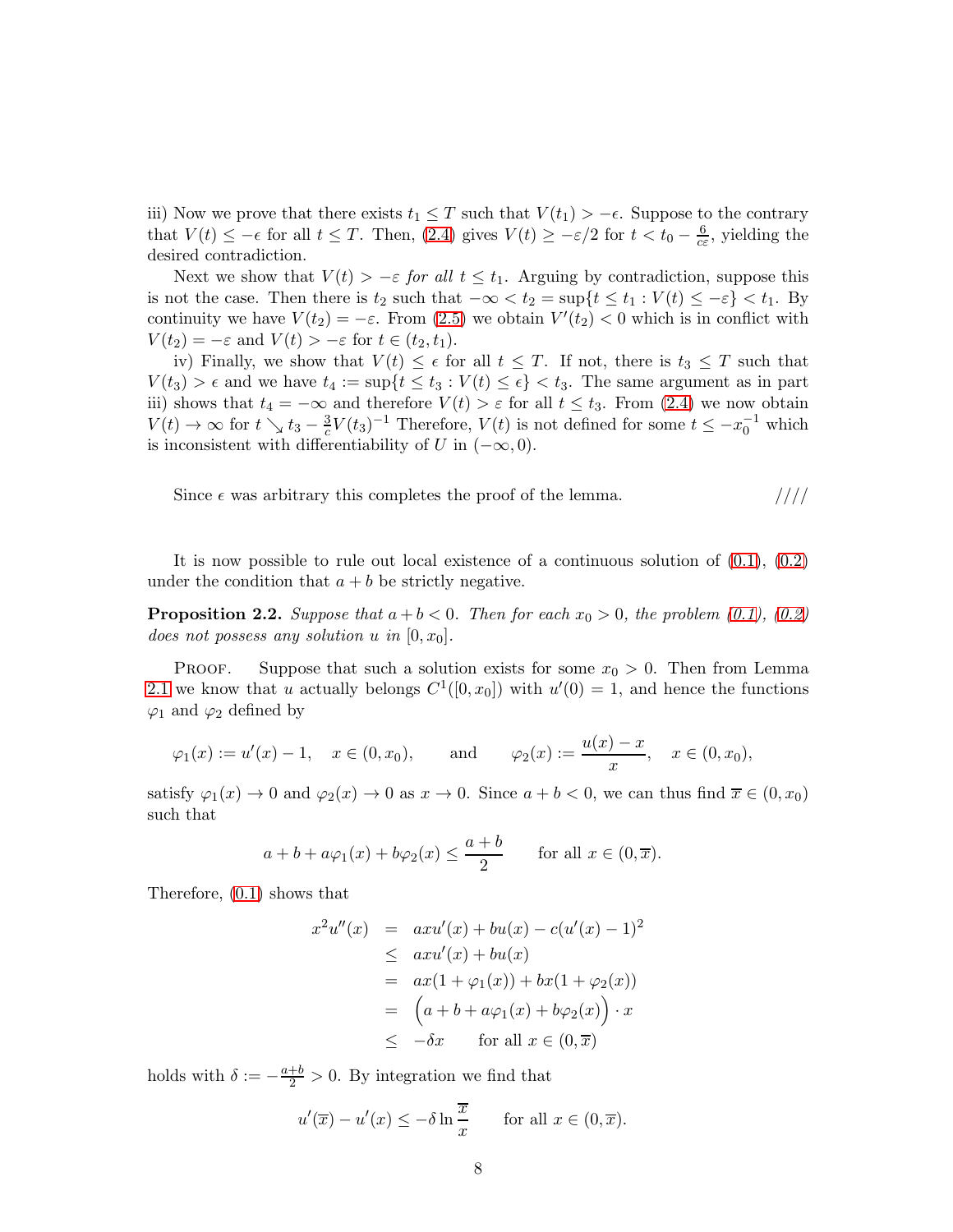This implies that  $u'(x) \to +\infty$  as  $x \to 0$  and thereby contradicts Lemma [2.1.](#page-7-4) /////

#### 3 Monotonicity and concavity properties of solutions

In this section we assume  $a + b > 0$  and we study monotonicity and convexity properties of solutions to [\(0.1\)](#page-1-0), whose existence was established in Section 1.

The following lemma is the key to establishing monotonicity, concavity, and ultimately also uniqueness in a certain restricted class of solutions.

<span id="page-9-1"></span>**Lemma 3.1.** Consider a nonconstant function  $y \in C^0([0,\infty)) \cap C^2((0,\infty))$  satisfying

<span id="page-9-0"></span>
$$
x^{2}y''(x) = f(x)y'(x) + g(x, y(x)),
$$
\n(3.1)

for some continuous functions f and g. Suppose there is a constant  $y^* \in [-\infty, \infty]$  such that for all  $x > 0$  one has  $g(x, y) > 0$  for  $y > y^*$  and  $g(x, y) < 0$  for  $y < y^*$ . Then there is at most one  $x_0 \in (0,\infty)$  such that  $y'(x_0) = 0$ . If such  $x_0$  exists then one, and only one, of the following two alternatives is possible: Either

$$
y'(x) < 0
$$
 for  $x < x_0$ ,  $y'(x) > 0$  for  $x > x_0$ , and  $y(x) > y(x_0) > y^*$  for all  $x \neq x_0$ ,

or

$$
y'(x) > 0
$$
 for  $x < x_0$ ,  $y'(x) < 0$  for  $x > x_0$ , and  $y(x) < y(x_0) < y^*$  for all  $x \neq x_0$ .

**PROOF.** We first note that because of continuity of g we have  $g(x, y^*) = 0$  for all  $x > 0$  whenever  $y^*$  is finite. By an ODE uniqueness argument,  $y(x_0) = y^*$  and  $y'(x_0) = 0$ implies  $y(x) \equiv y^*$ . Therefore, if  $y(x)$  is not constant and  $y'(x_0) = 0$  then  $y(x_0) \neq y^*$ . Now suppose that  $y(x_0) > y^*$ . Then from [\(3.1\)](#page-9-0) it follows that  $y''(x_0) > 0$ , hence  $y'(x) < 0$ for  $x < x_0$  sufficiently close to  $x_0$ . Arguing by contradiction, let us suppose that there exists  $0 < x_1 < x_0$  such that  $y'(x_1) \ge 0$ . Then there is  $x_2 \in [x_1, x_0)$  such that

$$
y'(x_2) = 0, \ y'(x) < 0 \text{ for } x_2 < x < x_0,\tag{3.2}
$$

which implies  $y''(x_2) < 0$  and also  $y(x) > y(x_0) > y^*$  for  $x_2 \le x < x_0$ . On the other hand, [\(3.1\)](#page-9-0) together with  $y(x_2) > y^*$  and  $y'(x_2) = 0$  entails that  $y''(x_2) > 0$ , yielding the desired contradiction. Therefore,  $y'(x) < 0$  for all  $x \in (0, x_0)$ . The proof of  $y'(x) > 0$  for  $x > x_0$ follows the same lines. Finally, the case  $y(x) < y^*$  can be reduced to the case  $y(x) > y^*$ by the transformation  $y \mapsto -y, y^* \mapsto -y^*$ . /////

We now apply this to derive some monotonicity properties of solutions. Here in order to abbreviate notation, we call a function  $\phi : [0, \infty) \to \mathbb{R}$  eventually monotonic if it is monotonic on  $[x_0, \infty)$  for some  $x_0 \geq 0$ .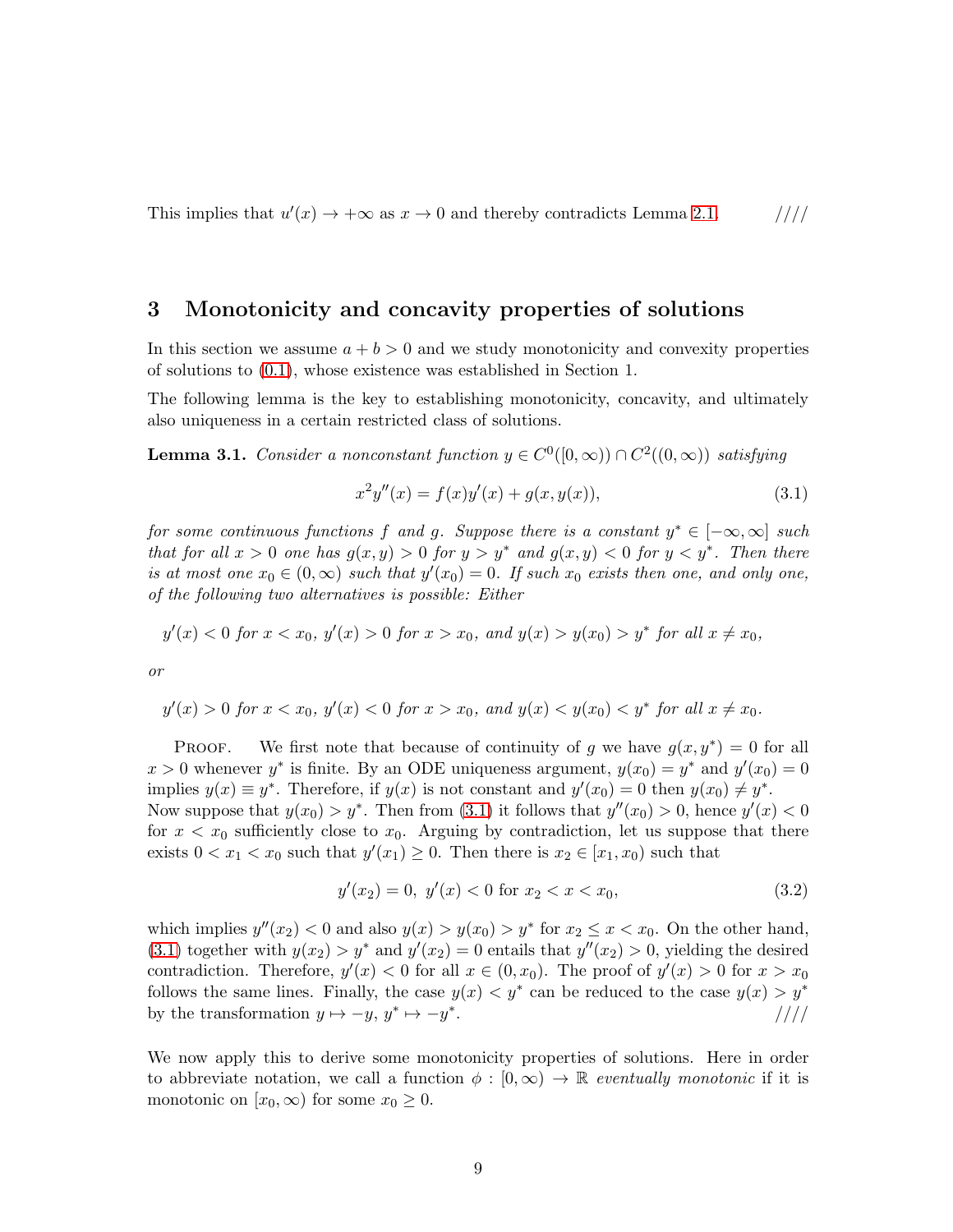<span id="page-10-1"></span>**Lemma 3.2.** Let u be a nonconstant solution of  $(0.1)$  on  $(0,\infty)$ .

i) If  $b \neq 0$  and u is bounded and eventually monotonic, then  $u(x)$  converges to the unique stationary solution  $\hat{u} = c/b$  as  $x \to \infty$ . If  $b = 0$  and u is eventually monotonic, then u is unbounded.

ii) If  $b > 0$  and  $u \geq 0$ , then one of the following alternatives occurs: Either

$$
u'(x) < 0 \text{ for all } x > 0, u(x) > c/b \text{ for all } x > 0 \text{ and } u(x) \to c/b \text{ as } x \to \infty,
$$

or

 $u'(x) > 0$  for all  $x > 0$ , and either  $u(x) < c/b$  for all  $x > 0$  and  $u(x) \to c/b$  as  $x \to \infty$ , or u is unbounded,

or finally

there exists a unique  $x_0 > 0$  such that  $u'(x_0) = 0$ , and we have  $u''(x_0) > 0$ ,  $u(x) > u(x_0) > c/b$  for all  $x \neq x_0$ ,  $u'(x) < 0$  for  $x < x_0$ ,  $u'(x) > 0$  for  $x > x_0$ , and u is unbounded.

iii) If  $b \leq 0$  and  $u \geq 0$  then  $u'(x) > 0$  for all  $x > 0$  and u is unbounded.

PROOF. i) The substitution  $x(t) = e^t$ ,  $\tilde{u}(t) = u(x(t))$  transforms equation [\(0.1\)](#page-1-0) into

<span id="page-10-0"></span>
$$
\tilde{u}'' = (a+1)\tilde{u}' + b\tilde{u} - c(e^{-t}\tilde{u}' - 1)^2.
$$
\n(3.3)

Being bounded and eventually monotonic,  $\tilde{u}$  has a limit l as  $t \to \infty$  and consequently  $\lim_{t\to\infty} \tilde{u}'(t) = 0$ . From [\(3.3\)](#page-10-0) it now follows that  $\lim_{t\to\infty} \tilde{u}''(t) = bl - c$ . If  $bl - c \neq 0$  then  $\lim_{t\to\infty} \tilde{u}''(t) \neq 0$  which is inconsistent with the convergence of  $\tilde{u}'$ . This proves  $bl - c = 0$ . For  $b = 0$  this is a contradiction with  $c > 0$ , for  $b \neq 0$  it yields  $l = c/b$ .

ii) If  $u'(x) < 0$  for all x then u is bounded and, by i), tends to  $c/b$  as  $x \to \infty$  which is possible only if  $u(x) > c/b$  for all x. If  $u'(x) > 0$  for all x then thanks to monotonicity,  $u(x)$  approaches a limit in  $[0,\infty]$  as  $x \to \infty$ . If this limit is finite it has to equal  $c/b$  by virtue of i), and in the remaining case  $u$  is unbounded.

Suppose now there is  $x_0 > 0$  such that  $u'(x_0) = 0$ . Lemma [3.1](#page-9-1) applied to equation [\(0.1\)](#page-1-0) with  $y \equiv u \ge 0$ ,  $g(x, y) := by -c$  and  $y^* := c/b$  yields two alternatives, the first of which is stated in part ii). The second alternative is not possible since it implies  $0 \le u \le c/b$  but at the same time  $u'(x) < 0$  for  $x > x_0$  which means that  $u \nightharpoonup c/b$  as  $x \to \infty$ . A bounded solution not converging to  $c/b$  contradicts part i).

iii) If  $u'$  is not positive everywhere then Lemma [3.1](#page-9-1) applied to equation  $(0.1)$  with  $y \equiv u \geq 0, g(x, y) := by - c$  and  $y^* := \infty$  implies that there is  $x_0$  such that  $u(x) < u(x_0)$ and  $u'(x) < 0$  for  $x > x_0$ . Therefore u is bounded and eventually monotonic. This contradicts i) when  $b = 0$ . For  $b < 0$ , i) dictates that u should converge to  $c/b$  as  $x \to \infty$ , which contradicts  $u \ge 0$  since  $c/b < 0$ . contradicts  $u \geq 0$  since  $c/b < 0$ .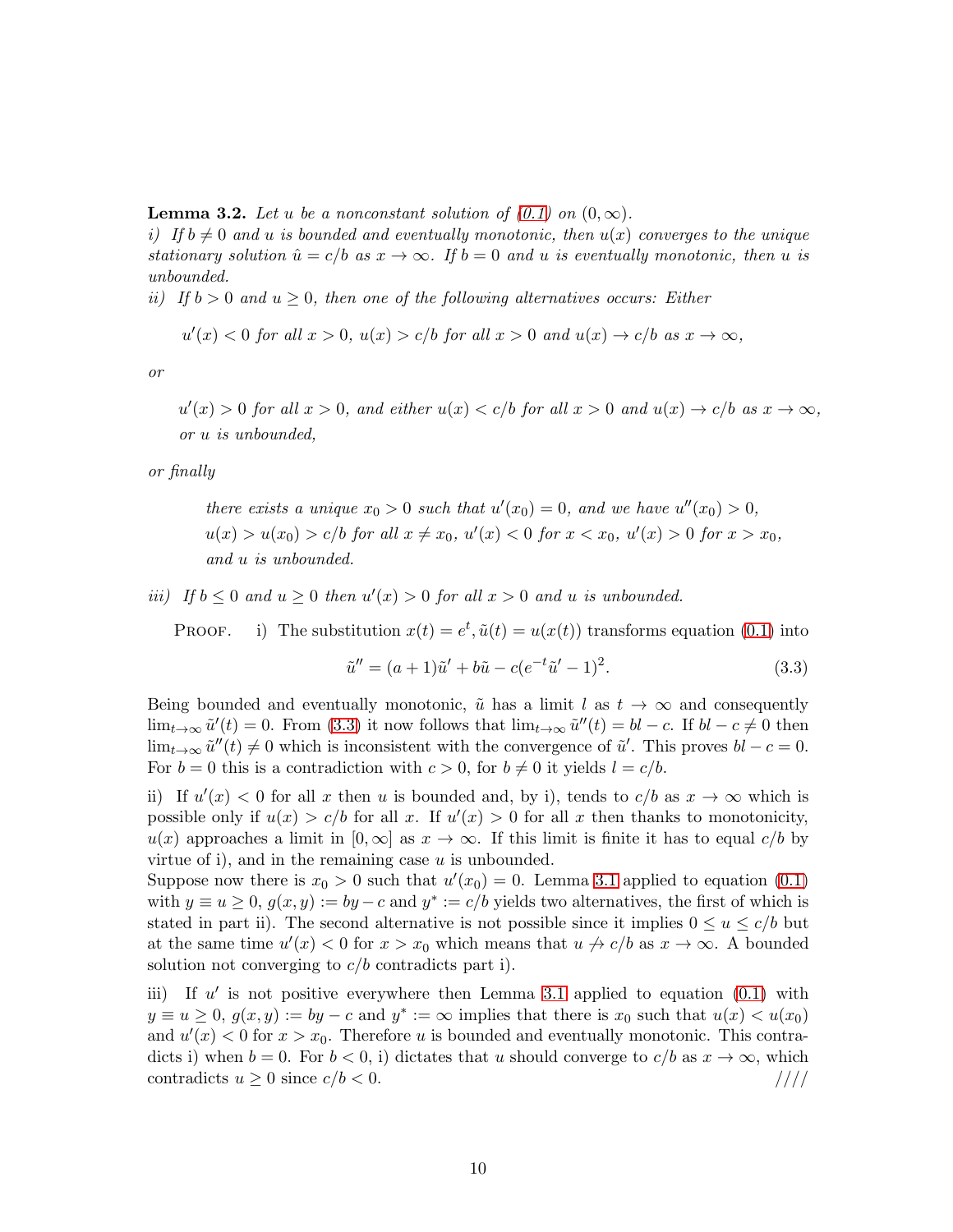<span id="page-11-4"></span>**Proposition 3.3.** Suppose that  $a + b > 0$  and that  $u(x) \leq x$  is a solution of [\(0.1\)](#page-1-0), [\(0.2\)](#page-1-1) on  $(0, x_0)$  with some  $x_0 > 0$ . Then there exists  $x_1 \in (0, x_0)$  such that  $u'(x) > 0$ ,  $u''(x) < 0$ and  $u'''(x) > 0$  for all  $x \in (0, x_1)$ . Furthermore, in this case we have

<span id="page-11-3"></span>
$$
\lim_{x \to 0} \frac{u'(x) - 1}{\sqrt{x}} = -\sqrt{\frac{a+b}{c}}.
$$
\n(3.4)

**PROOF.** We recall that by Lemma [2.1](#page-7-4)  $u'(0) = 1$  and that by the remark following Proposition 1.1,  $u(x)$  is  $C^{\infty}$  for  $x > 0$ . As an immediate consequence we must have  $u'(x) > 0$  for all sufficiently small  $x > 0$ . On differentiating the equation  $(0.1)$  we obtain

<span id="page-11-0"></span>
$$
x^{2}u''' + 2xu'' = axu'' + (a+b)u' - 2c(u'-1)u'' \qquad \text{on } (0, x_{0}).
$$
 (3.5)

Lemma [3.1](#page-9-1) applied to equation [\(3.5\)](#page-11-0) with  $y \equiv u'$ ,  $g(x, y) := (a + b)y$ ,  $y^* := 0$  implies that  $u''$  has a constant non-zero sign near  $x = 0$ . This, together with  $u(x) \leq x$  and  $u'(0) = 1$ , yields that necessarily  $u''(x) < 0$  for all sufficiently small  $x > 0$ .

We now differentiate equation [\(3.5\)](#page-11-0) once more to obtain

<span id="page-11-1"></span>
$$
x^{2}u'''' = ((a-4)x - 2c(u'-1))u''' + (2a+b-2)u'' - 2c(u'')^{2} \qquad \text{on } (0, x_{0}).
$$
 (3.6)

Lemma [3.1](#page-9-1) applied to equation [\(3.6\)](#page-11-1) with  $y \equiv u'' \leq 0$ ,  $g(x, y) := (2a + b - 2)y - 2cy^2$ and  $y^* := (2a + b - 2)/(2c)$  implies that  $u'''(x)$  has a constant non-zero sign near  $x = 0$ . Arguing by contradiction, we suppose that  $u''' < 0$  near  $x = 0$ . Since  $u'' < 0$ , this implies that  $L := \lim_{x \searrow 0} u''(x)$  exists and is finite. This however contradicts equation [\(0.1\)](#page-1-0), since on integrating we find  $x^2u''(x) = Lx^2 + o(x^2)$ ,  $xu'(x) = x + Lx^2 + o(x^2)$  and  $u(x) = x + Lx^2/2 + o(x^2)$  as  $x \to 0$ , and on substituting these expressions into equation  $(0.1)$  one concludes that it cannot hold near  $x = 0$ . We have thus proved  $u''' > 0$  near zero.

Next, dividing  $(0.1)$  by x we obtain

<span id="page-11-2"></span>
$$
xu''(x) = au'(x) + b\frac{u(x)}{x} + c\frac{(u'(x) - 1)^2}{x} \quad \text{for all } x \in (0, x_0). \tag{3.7}
$$

Since  $u''$  is increasing and negative, by  $(2.1)$  we find that

$$
u'(x) - 1 = \int_0^x u''(\xi) d\xi \le xu''(x) \le 0,
$$

and, consequently,

$$
xu''(x) \to 0 \qquad \text{as } x \to 0. \tag{3.8}
$$

Substituting this into [\(3.7\)](#page-11-2) we obtain

$$
\lim_{x \to 0} c \frac{(u'(x) - 1)^2}{x} = a + b.
$$

Since  $u'(x) - 1 \leq 0$ , this is equivalent to [\(3.4\)](#page-11-3).  $\frac{1}{1}$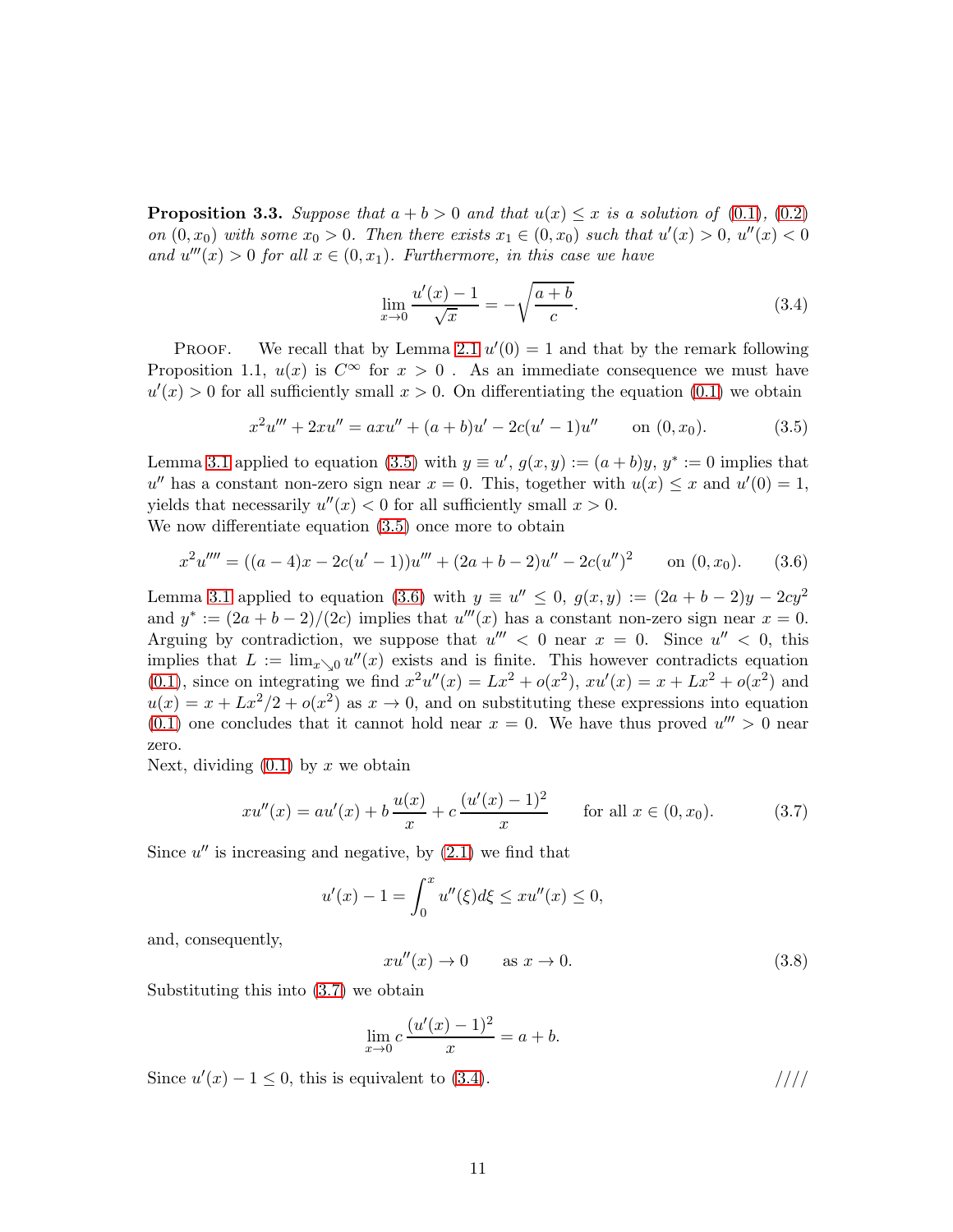<span id="page-12-0"></span>**Corollary 3.4.** There is a continuum of local solutions of  $(0.1), (0.2)$ , with the property  $0 \le u(x) \le x$  and they all satisfy

<span id="page-12-3"></span>
$$
u(x) = x - \frac{2}{3} \sqrt{\frac{a+b}{c}} x^{3/2} + o(x^{3/2})
$$
\n(3.9)

$$
u'(x) = 1 - \sqrt{\frac{a+b}{c}} x^{1/2} + o(x^{1/2}).
$$
\n(3.10)

PROOF. Multiplicity of solutions was proved in Proposition [1.3.](#page-5-1) Expansion  $(3.10)$ follows from  $(3.4)$ , and  $(3.9)$  follows by integration of  $(3.10)$ .  $\frac{1}{1}$ 

<span id="page-12-1"></span>**Proposition 3.5.** Let u be a solution of [\(0.1\)](#page-1-0), [\(0.2\)](#page-1-1) with  $x_0 = \infty$  such that  $0 \le u(x) \le x$ for all  $x > 0$ . Then, in addition to [\(3.9\)](#page-12-3) and [\(3.10\)](#page-12-2), we have that  $u'(x) > 0$ ,  $u''(x) < 0$ and  $u'''(x) > 0$  for all  $x > 0$ . Moreover,

<span id="page-12-5"></span><span id="page-12-2"></span>
$$
\lim_{x \to \infty} u'(x) = 0. \tag{3.11}
$$

**PROOF.** The conclusion  $u'(x) > 0$  for all  $x > 0$  is a trivial consequence of Lemma [3.2](#page-10-1) iii) for  $b \leq 0$ . In the case  $b > 0$ , Lemma [3.2](#page-10-1) ii) implies that if u is not increasing everywhere then there is  $x_0 > 0$  such that  $u'(x) < 0$  on  $(0, x_0)$  and this contradicts the facts that  $u(0) = 0$  and  $u \ge 0$ .

Next, Lemma [3.1](#page-9-1) applied to equation [\(3.5\)](#page-11-0) with  $y \equiv u' \ge 0$ ,  $g(x, y) := (a + b)y \ge 0$  and  $y^* := 0$  shows that if  $u'' < 0$  does not hold over  $(0, \infty)$  then  $u''(x) > 0$  for all sufficiently large  $x > 0$ . We show that the latter alternative is impossible. To this end, we let  $v := u'$  and  $\tilde{v}(t) := v(x(t))$  with  $x(t) = e^t$ . Arguing by contradiction, since v is eventually increasing and  $u(x) \leq x$ , we must have  $v \leq 1$ , which implies that v and  $\tilde{v}$  converge as  $x \to \infty$  and  $t \to \infty$ , respectively. This in turn implies  $v'(x(t)) \to 0$  and  $\tilde{v}'(t) \to 0$  as  $t \to \infty$ . Since from [\(3.5\)](#page-11-0) we see that

<span id="page-12-4"></span>
$$
\tilde{v}''(t) = (a-1)\tilde{v}'(t) + (a+b)\tilde{v}(t) - 2c(\tilde{v}(t)-1)v'(x(t)),
$$
\n(3.12)

we therefore obtain  $\tilde{v}''(t) - (a + b)\tilde{v}(t) \to 0$  as  $t \to \infty$ . Since  $\tilde{v} > 0$  is increasing and convergent, so is  $\tilde{v}''$ . This is inconsistent with  $\tilde{v}'(t) \to 0$  as  $t \to \infty$ . We have thus proved  $u''(x) < 0$  for all  $x > 0$ .

Now since v is decreasing and bounded below by 0, it converges as  $t \to \infty$ . Therefore, both  $v'(x(t))$  and  $\tilde{v}'(t)$  converge to 0 as  $t \to \infty$ . From [\(3.12\)](#page-12-4) we thus obtain  $\tilde{v}''(t) - (a +$  $b)\tilde{v}(t) \to 0$  as  $t \to \infty$ . Should the limit of  $\tilde{v}$  for  $t \to \infty$  not be zero, the same would hold for  $\tilde{v}''$ . This, however, is in conflict with the convergence of  $\tilde{v}'$  for  $t \to \infty$ . This proves statement [\(3.11\)](#page-12-5).

Finally, in order to verify that  $u''' > 0$  throughout  $(0, \infty)$ , we note that from Lemma [3.3](#page-11-4) we know that  $u'''$  is positive near zero. Arguing by contradiction, we assume that  $u''$ is not increasing everywhere. Lemma [3.1](#page-9-1) applied to equation [\(3.6\)](#page-11-1) implies that in such case u'' must be eventually decreasing and therefore  $\lim_{x\to\infty} u''(x) \neq 0$  which contradicts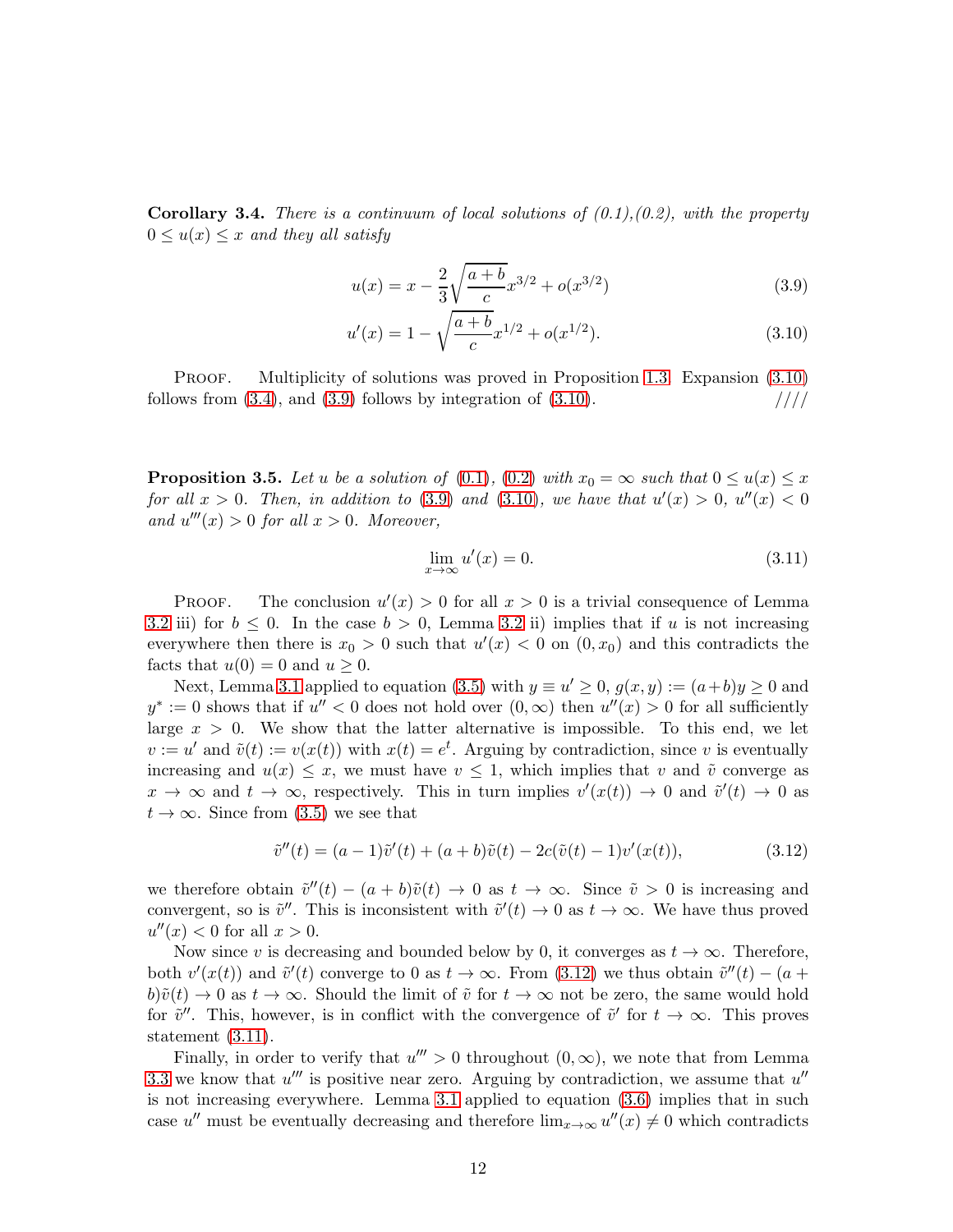statement  $(3.11)$ . /////

The following inequality is related to the theory of speculative attacks, in which an agency artificially supports a (low) fixed price of an asset, using a limited amount of reserves. The inequality indicates that in order for the speculator to make expected profit or at least for her to break even, the price of the asset must always jump upwards after the speculative attack has exhausted the entire supply of the asset at the subsidized price.

**Corollary 3.6.** Let u be a solution of [\(0.1\)](#page-1-0), [\(0.2\)](#page-1-1) with  $a + b > 0$  such that  $0 \le u(x) \le x$ for all  $x > 0$ . Then

$$
1 + u'(x) > 2\frac{u(x)}{x} \qquad \text{for all } x > 0. \tag{3.13}
$$

**PROOF.** Since  $u'''(x) > 0$  for  $x > 0$  by Proposition [3.5,](#page-12-1) the function u' is strictly convex on  $[0, \infty)$ . Therefore

$$
\frac{u'(x) - u'(0)}{x} < u''(x) \qquad \text{for all } x > 0.
$$

On multiplying both sides by x, utilizing  $u'(0) = 1$  and integrating we obtain

$$
u(x) - x < xu'(x) - u(x) \qquad \text{for all } x > 0,
$$

which yields the desired inequality.  $\frac{1}{1}$ 

#### 4 Uniqueness of the global solution bounded between 0 and  $x$

<span id="page-13-0"></span>**Proposition 4.1.** There is one, and only one, solution u of  $(0.1)$ ,  $(0.2)$  in  $[0,\infty)$  which has the additional property that  $0 \le u(x) \le x$  for all  $x > 0$ . This solution necessarily satisfies  $u > 0$ ,  $u' > 0$ ,  $u'' < 0$ , and  $u''' > 0$  on  $(0, \infty)$ .

The proposition stems from the following result:

<span id="page-13-2"></span>**Lemma 4.2.** Let  $u \neq v$  be two solutions of [\(0.1\)](#page-1-0) in  $[0, \infty)$  which satisfy  $u(0) = v(0)$ ,  $u'(0) = v'(0)$  and  $u'' \leq 0$  on  $(0, \infty)$ . Then  $w := v - u$  satisfies either  $w'' > 0$  on  $(0, \infty)$  or  $w'' < 0$  throughout  $(0, \infty)$ .

PROOF. The function  $w$  solves

$$
x^{2}w'' = axw' + bw - 2c(u' - 1)w' - cw'^{2} \qquad \text{on } (0, \infty),
$$

which on differentiation yields

<span id="page-13-1"></span>
$$
x^{2}w''' = (a - 2)xw'' + (a + b)w' - 2cu''w' - 2c(u' - 1)w'' - 2cw'w'' \quad \text{on } (0, \infty). \tag{4.1}
$$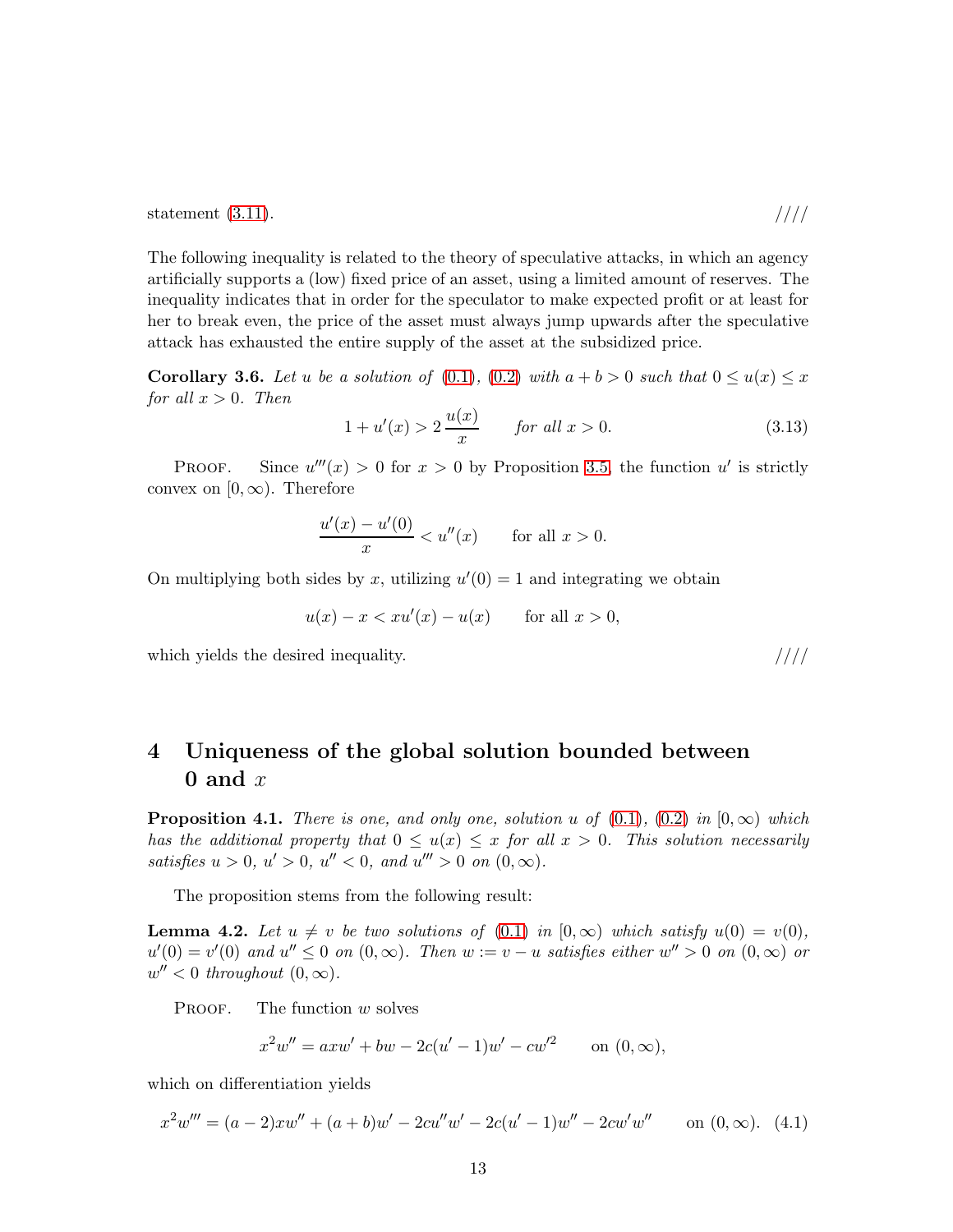Lemma [3.1](#page-9-1) applied to equation [\(4.1\)](#page-13-1) with  $y \equiv w'$ ,  $g(x, y) := (a+b-2cu''(x))y$  and  $y^* := 0$ shows that  $w''$  can have at most one root. Now the existence of such a root  $x_0 > 0$  would imply either  $w' > 0$ ,  $w''(x) < 0$  for  $0 < x < x_0$  and  $w''(x) > 0$  for  $x > x_0$ ; or  $w' < 0$ ,  $w''(x) > 0$  for  $0 < x < x_0$  and  $w''(x) < 0$  for  $x > x_0$ . This however contradicts  $w'(0) = 0$ . Thus one must have either  $w''(x) > 0$  or  $w''(x) < 0$  for all  $x > 0$ . ////

PROOF of Proposition [4.1.](#page-13-0) Suppose there are two solutions  $u \neq v$  bounded between 0 and x and let  $w := v - u$ . Proposition [3.5](#page-12-1) yields  $\lim_{x \to \infty} u'(x) = \lim_{x \to \infty} v'(x) = 0$  and therefore

<span id="page-14-0"></span>
$$
\lim_{x \to \infty} w'(x) = 0. \tag{4.2}
$$

On the other hand, Proposition [3.5](#page-12-1) also gives  $u'(0) = v'(0) = 1$ , implying  $w'(0) = 0$ . We can thus employ Lemma [4.2](#page-13-2) to obtain that either  $w''(x) > 0$  or  $w''(x) < 0$  for all  $x > 0$ . In view of  $w'(0) = 0$  both alternatives contradict [\(4.2\)](#page-14-0). The claimed further properties of the unique solution bounded between 0 and x follow from Proposition [3.5.](#page-12-1)  $\frac{1}{1}$ 

#### 5 Finer aspects of non-uniqueness

By Corollary [3.4](#page-11-3) there is a continuum of local solutions sharing the same asymptotics up to degree  $3/2$  at 0. The solutions are parametrized by their values at any  $x > 0$ . In this section we establish existence of disjoint continua of local solutions of (0.1), (0.2) distinguished by refinement of their asymtotics at 0.

We first show that the higher order terms specification of  $(3.10)$  can be somewhat sharpened. Denote

$$
k = \sqrt{\frac{a+b}{c}}
$$

**Lemma 5.1.** Let  $u, x_0, x_1$  be as in Corollary [3.4.](#page-11-3) Then there exists  $l > 0$  such that

<span id="page-14-1"></span>
$$
\left|\frac{u'(x)-1}{\sqrt{x}}+k\right| \le l\sqrt{x} \qquad \text{for all } x \in (0, x_1). \tag{5.1}
$$

If u is the unique solution provided by Proposition [4.1](#page-13-0) then [\(5.1\)](#page-14-1) holds for all  $0 \leq x < \infty$ for some  $l > 0$ .

PROOF. Since  $\frac{u'(x)-1}{\sqrt{x}} \to -k$  as  $x \searrow 0$  by Proposition [3.3,](#page-11-4) we can find  $x_1 > 0$ ,  $c_1 > 0$ such that

<span id="page-14-2"></span>
$$
|u'(x) - 1| \le c_1 \sqrt{x} \qquad \text{for } 0 < x < x_1. \tag{5.2}
$$

Therefore trivially

$$
|au'(x) - a| \le c_1 |a|\sqrt{x} \qquad \text{for all } 0 < x < x_1 \tag{5.3}
$$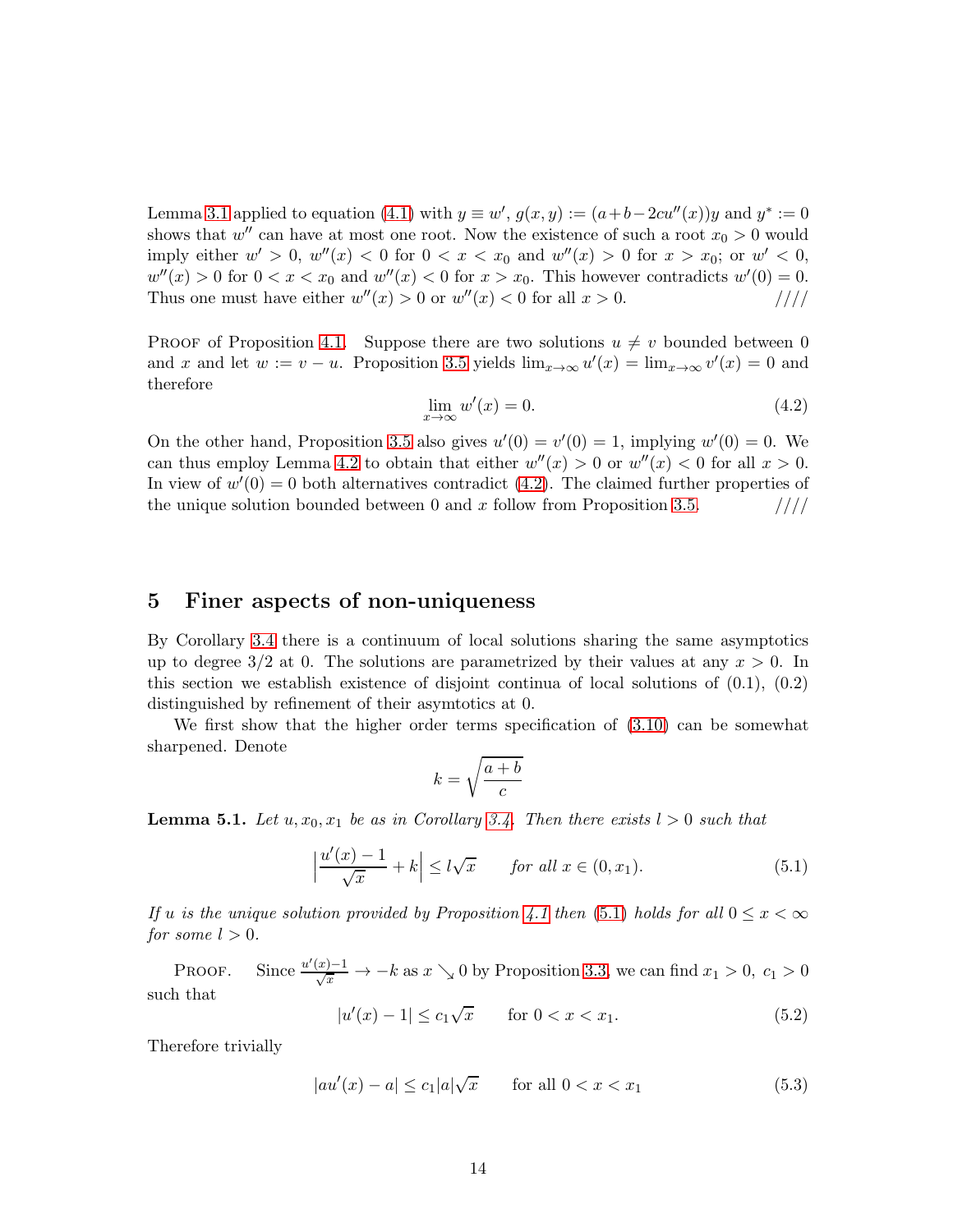and also

$$
\left|\frac{bu(x)}{x} - b\right| = \frac{|b|}{x} \cdot \left| \int_0^x (u'(y) - 1) dy \right| \le \frac{c_1 |b|}{x} \cdot \int_0^x \sqrt{y} dy = \frac{2c_1 |b|}{3} \sqrt{x} \qquad \text{for all } 0 < x < x_1. \tag{5.4}
$$

Taking  $x_1$  sufficiently small, using Proposition [3.3](#page-11-4) we obtain that  $u'' \leq 0$  and  $u''' \geq 0$  and hence  $|xu''(x)| \le |u'(x) - 1|$  for all  $0 < x < x_1$ , from [\(5.2\)](#page-14-2) we also infer that

$$
|xu''(x)| \le c_1\sqrt{x} \qquad \text{for all } 0 < x < x_1.
$$

Accordingly, from [\(0.1\)](#page-1-0) we obtain that  $\varphi(x) := \frac{u'(x)-1}{\sqrt{x}}, 0 < x < x_1$ , satisfies

<span id="page-15-0"></span>
$$
\left| c\varphi^2(x) - ck^2 \right| = \left| \left( au'(x) - a \right) + \left( \frac{bu(x)}{x} - b \right) - xu''(x) \right|
$$
  
 
$$
\leq c_2 \sqrt{x} \qquad \text{for all } 0 < x < x_1 \tag{5.5}
$$

with  $c_2 := c_1|a| + \frac{2c_1|b|}{3} + c_1$ . Therefore  $\varphi^2(x) \leq k^2 + \frac{c_2}{c}\sqrt{x}$ , so that

<span id="page-15-1"></span>
$$
-\varphi(x) = |\varphi(x)| \le k \cdot \sqrt{1 + \frac{c_2\sqrt{x}}{ck^2}} \le k \cdot \left(1 + \frac{c_2\sqrt{x}}{2ck^2}\right) \qquad \text{for all } 0 < x < x_1,\tag{5.6}
$$

where we have used that  $\sqrt{1+\xi} \leq 1+\frac{\xi}{2}$  for all  $\xi > 0$ . Likewise, [\(5.5\)](#page-15-0) entails that  $\varphi^2(x) \geq k^2 - \frac{c_2}{c} \sqrt{x}$  for all  $x > 0$ . Thus, since  $\sqrt{1-\xi} \geq 1 - \frac{\xi}{\sqrt{2}}$  for all  $\xi \in (0, \frac{1}{2})$  $(\frac{1}{2})$ , we see that

<span id="page-15-2"></span>
$$
-\varphi(x) \ge k \cdot \sqrt{1 - \frac{c_2\sqrt{x}}{ck^2}} \ge k - \frac{c_2\sqrt{x}}{\sqrt{2}ck} \qquad \text{for all } x \in (0, x_2),\tag{5.7}
$$

where  $x_2 := \min\{x_1, (\frac{ck^2}{2c_2})\}$  $\frac{ck^2}{2c_2})^2$ .

If u is the global solution of Proposition [4.1,](#page-13-0) then [\(5.1\)](#page-14-1) is obvious in  $[x_1,\infty)$  because  $u'(x) \to 0$  as  $x \to \infty$ . This, together with [\(5.6\)](#page-15-1) and [\(5.7\)](#page-15-2) concludes the proof of the lemma.  $\frac{1}{2}$  /////

The core of our approach will be formed by the usage of on ordered pair of sub- and supersolutions which deviate from our original solution by an exponentially small term near  $x = 0$ . As a preparation, let us compute the action of the operator  $\mathcal{E}$ , as defined in [\(1.4\)](#page-4-3), on such functions.

<span id="page-15-3"></span>**Lemma 5.2.** Suppose that u is a solution of  $(0.1)$ ,  $(0.2)$  in  $(0, x_0)$  for some  $x_0 > 0$ . Then for all  $\varepsilon > 0$ ,  $\alpha \in \mathbb{R}$  and  $\beta \in \mathbb{R}$ , the function v defined by

$$
v(x) := u(x) - \varepsilon x^{\alpha} e^{-\frac{\beta}{\sqrt{x}}}, \qquad x \in (0, x_0), \tag{5.8}
$$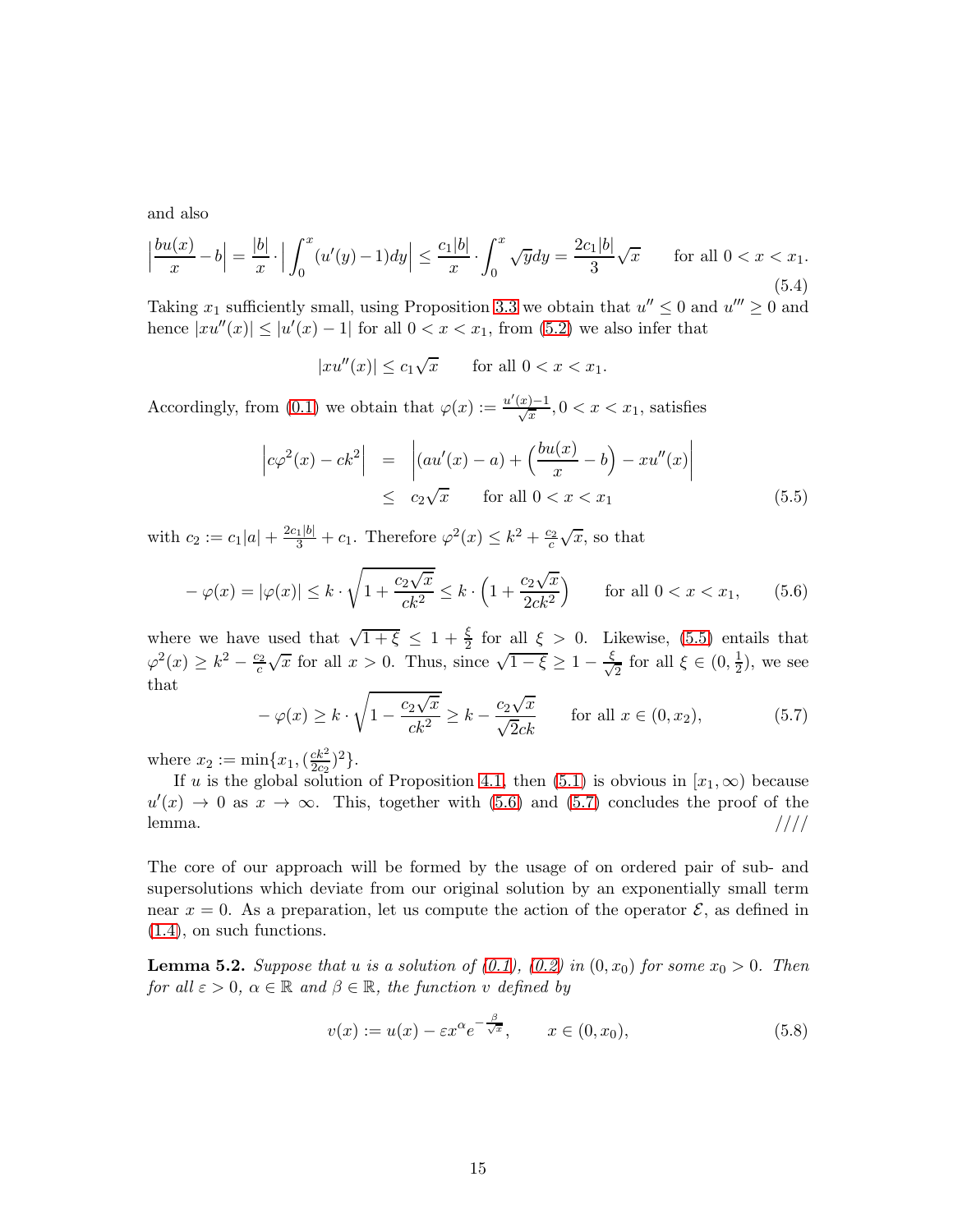satisfies

<span id="page-16-1"></span>
$$
\mathcal{E}v = \varepsilon e^{-\frac{\beta}{\sqrt{x}}} \cdot \left\{ \frac{\beta^2}{4} x^{\alpha - 1} + \left[ \left( \alpha - \frac{3}{2} \right) \frac{\beta}{2} + \frac{\alpha \beta}{2} - \frac{a\beta}{2} \right] \cdot x^{\alpha - \frac{1}{2}} + \left[ \alpha(\alpha - 1) - a\alpha - b \right] \cdot x^{\alpha} + 2c \cdot \frac{u' - 1}{\sqrt{x}} \cdot \left[ \frac{\beta}{2} x^{\alpha - 1} + \alpha x^{\alpha - \frac{1}{2}} \right] - \varepsilon c \cdot \left[ \frac{\beta}{2} x^{\alpha - \frac{3}{2}} + \alpha x^{\alpha - 1} \right]^2 \cdot e^{-\frac{\beta}{\sqrt{x}}} \right\}
$$
(5.9)

for all  $x \in (0, x_0)$ .

PROOF. We write

$$
w(x) := \varepsilon x^{\alpha} e^{-\frac{\beta}{\sqrt{x}}}, \qquad x \in (0, x_0),
$$

so that  $v=u-w$  and consequently

$$
\mathcal{E}v = -x^2u'' + axu' + bu \n+ x^2w'' - axw' - bw \n+ c(u' - w' - 1)^2
$$
 in (0, x<sub>0</sub>).

Since  $(u'-w'-1)^2 = (u'-1)^2 - 2(u'-1)w' + w'^2$ , using that  $\mathcal{E}u \equiv 0$  we see that  $\mathcal{E}v = x^2w'' - axw' - bw + 2c(u' - 1)w' - cw'^2$  in (0, x<sub>0</sub>). (5.10)

We now compute

<span id="page-16-0"></span>
$$
w'(x) = \varepsilon \frac{\beta}{2} x^{\alpha - \frac{3}{2}} e^{-\frac{\beta}{\sqrt{x}}} + \varepsilon \alpha x^{\alpha - 1} e^{-\frac{\beta}{\sqrt{x}}}
$$

and

$$
w''(x) = \varepsilon \frac{\beta^2}{4} x^{\alpha - 3} e^{-\frac{\beta}{\sqrt{x}}} + \varepsilon \left( \alpha - \frac{3}{2} \right) \frac{\beta}{2} x^{\alpha - \frac{5}{2}} e^{-\frac{\beta}{\sqrt{x}}} + \varepsilon \frac{\alpha \beta}{2} x^{\alpha - \frac{5}{2}} e^{-\frac{\beta}{\sqrt{x}}} + \varepsilon \alpha (\alpha - 1) x^{\alpha - 2} e^{-\frac{\beta}{\sqrt{x}}}
$$

and hence obtain from [\(5.10\)](#page-16-0) that

$$
\mathcal{E}v = \varepsilon e^{-\frac{\beta}{\sqrt{x}}} \cdot \left\{ \frac{\beta^2}{4} x^{\alpha - 1} + \left( \alpha - \frac{3}{2} \right) \frac{\beta}{2} x^{\alpha - \frac{1}{2}} + \frac{\alpha \beta}{2} x^{\alpha - \frac{1}{2}} + \alpha (\alpha - 1) x^{\alpha} \right. \\ \left. - \frac{a\beta}{2} x^{\alpha - \frac{1}{2}} - a\alpha x^{\alpha} - bx^{\alpha} \right. \\ \left. + 2c \cdot \frac{u' - 1}{\sqrt{x}} \cdot \sqrt{x} \cdot \left[ \frac{\beta}{2} x^{\alpha - \frac{3}{2}} + \alpha x^{\alpha - 1} \right] \right\} \\ \left. - \varepsilon c \left[ \frac{\beta}{2} x^{\alpha - \frac{3}{2}} + \alpha x^{\alpha - 1} \right]^2 e^{-\frac{\beta}{\sqrt{x}}} \right\} \quad \text{in (0, x_0).}
$$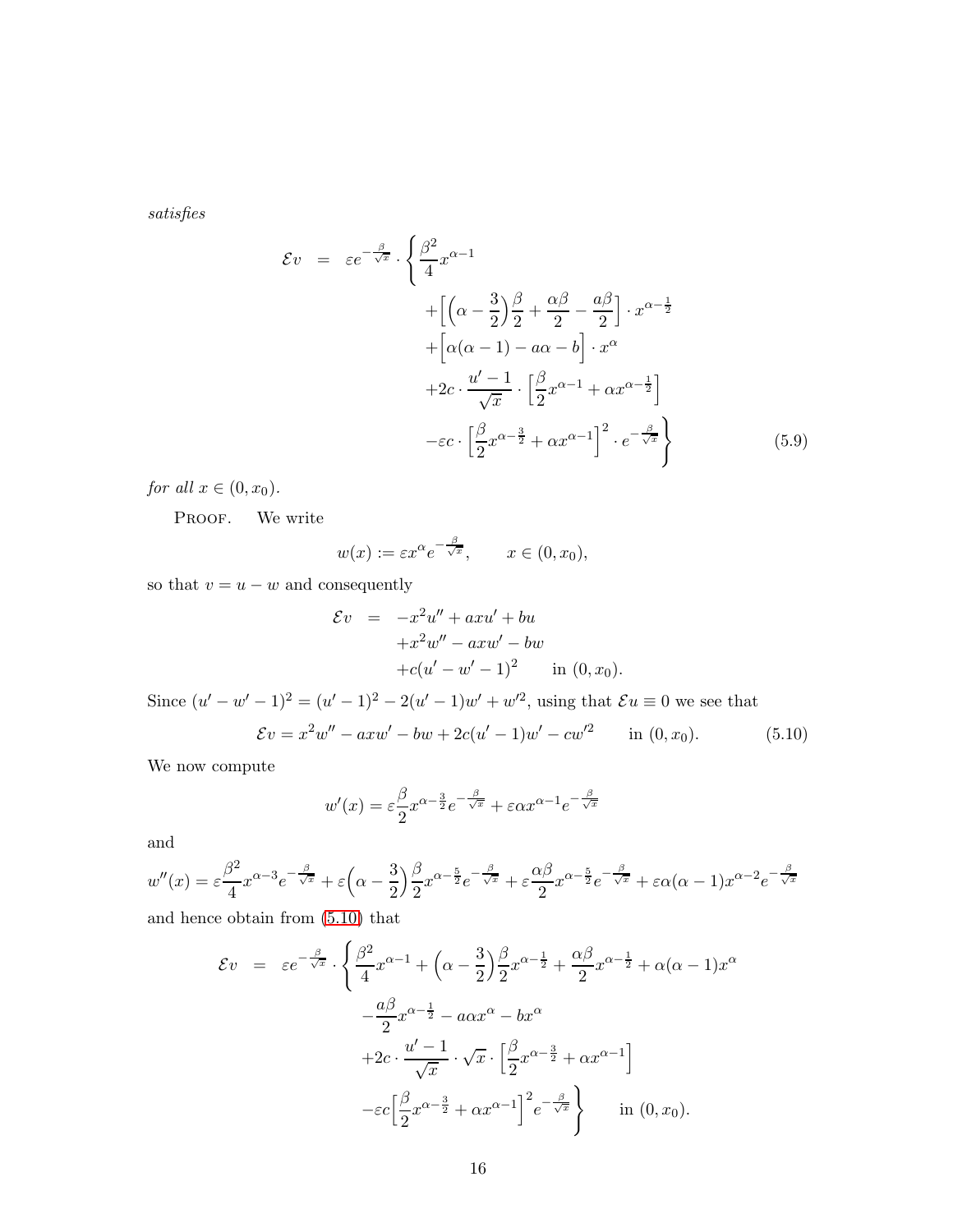On straightforward rearrangements, this yields [\(5.9\)](#page-16-1).  $////$ 

We can now identify an appropriate family of subsolutions for  $(0.1)$ .

<span id="page-17-3"></span>**Lemma 5.3.** Suppose that for some  $x_0 > 0$ , u is a solution of  $(0.1)$ ,  $(0.2)$  in  $(0, x_0)$ satisfying [\(5.1\)](#page-14-1) with some  $l > 0$ . Then for any real number  $\alpha < \frac{3}{2} + a - 2cl$  there exists  $x_3 = x_3(\alpha) \in (0, x_0)$  such that for each  $\varepsilon > 0$ , the function  $\underline{v}$  defined by

<span id="page-17-0"></span>
$$
\underline{v}(x) := u(x) - \varepsilon x^{\alpha} e^{-\frac{4ck}{\sqrt{x}}}, \qquad x \in (0, x_3), \tag{5.11}
$$

satisfies

$$
\mathcal{E}\underline{v} < 0 \qquad \text{in } (0, x_3). \tag{5.12}
$$

PROOF. Given  $\alpha < \frac{3}{2} + a - 2cl$ , thanks to the positivity of c and k we can find  $x_1 \in (0, x_0)$  such that both

<span id="page-17-1"></span>
$$
\frac{2ck}{\sqrt{x_1}} + \alpha \ge 0\tag{5.13}
$$

and

<span id="page-17-2"></span>
$$
\frac{2ck \cdot (\frac{3}{2} + a - 2cl - \alpha)}{\sqrt{x_1}} > \alpha(\alpha - 1) - a\alpha - b + 2cl\alpha
$$
 (5.14)

hold. Then for  $\varepsilon > 0$  we define <u>v</u> as in [\(5.11\)](#page-17-0) and thus obtain from Lemma [5.2,](#page-15-3) applied to  $\beta := 4ck$ , that [\(5.9\)](#page-16-1) holds for  $v = v$  and all  $x \in (0, x_1)$ . In order to utilize [\(5.1\)](#page-14-1) appropriately, we note that in view of [\(5.13\)](#page-17-1) we have

$$
\frac{\beta}{2}x^{\alpha-1} + \alpha x^{\alpha - \frac{1}{2}} = \left(\frac{2ck}{\sqrt{x}} + \alpha\right) \cdot x^{\alpha - \frac{1}{2}} \ge 0 \quad \text{for all } x \in (0, x_1).
$$

We may thus multiply this by the inequality

$$
\frac{u'(x) - 1}{\sqrt{x}} \le -k + l\sqrt{x} \quad \text{for all } x \in (0, x_1),
$$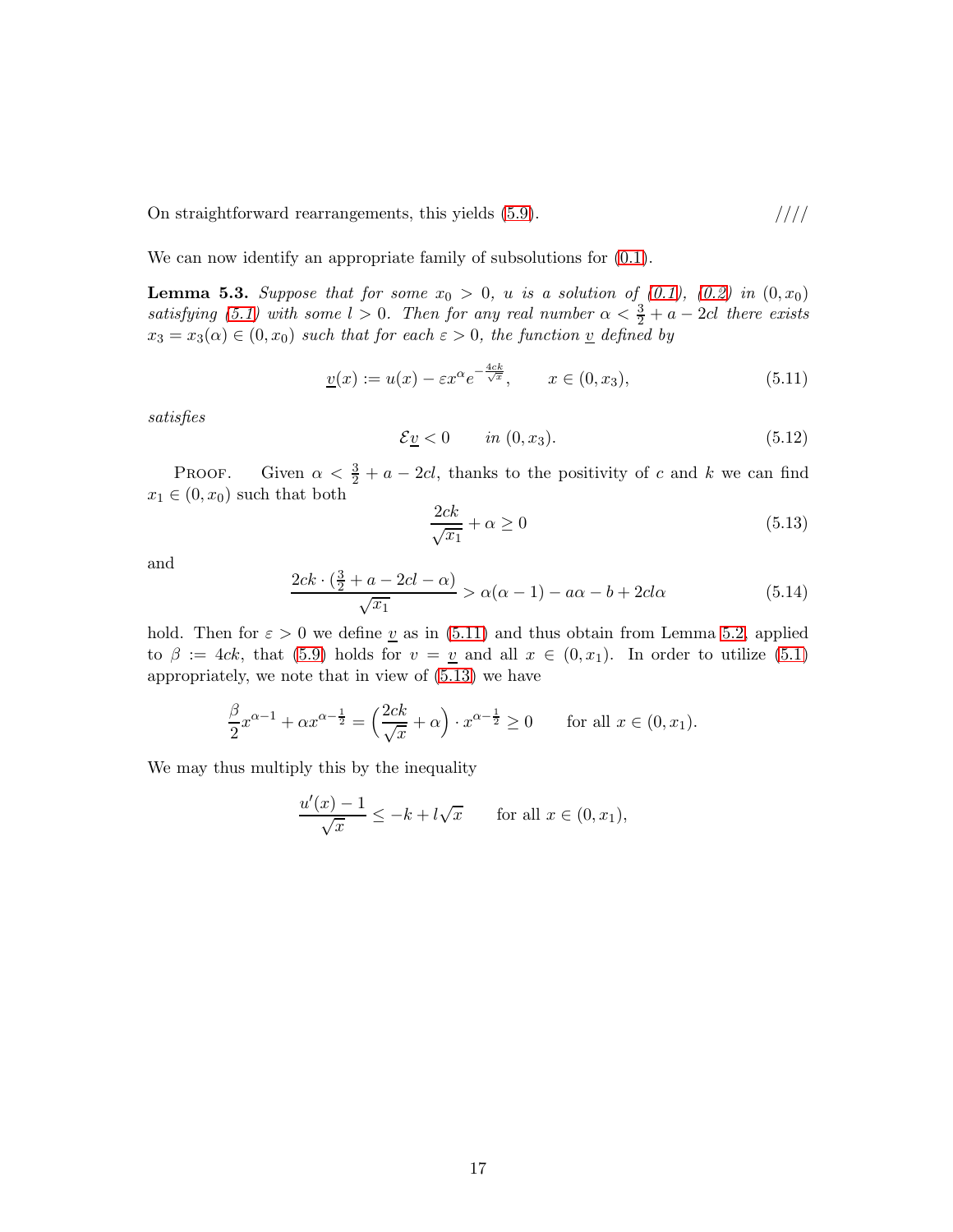as resulting from [\(5.1\)](#page-14-1), to infer from [\(5.9\)](#page-16-1) on dropping a nonpositive term that

$$
\mathcal{E}_{\underline{v}} \leq \varepsilon e^{-\frac{\beta}{\sqrt{x}}} \cdot \left\{ \frac{\beta^2}{4} x^{\alpha - 1} + \left[ \left( \alpha - \frac{3}{2} \right) \frac{\beta}{2} + \frac{\alpha \beta}{2} - \frac{a\beta}{2} \right] \cdot x^{\alpha - \frac{1}{2}} + \left[ \alpha(\alpha - 1) - a\alpha - b \right] \cdot x^{\alpha} + 2c(-k + l\sqrt{x}) \cdot \left[ \frac{\beta}{2} x^{\alpha - 1} + \alpha x^{\alpha - \frac{1}{2}} \right] \right\}
$$
  
=  $\varepsilon e^{-\frac{\beta}{\sqrt{x}}} \cdot \left\{ \left[ \frac{\beta^2}{4} - ck\beta \right] \cdot x^{\alpha - 1} + \left[ \left( \alpha - \frac{3}{2} \right) \frac{\beta}{2} + \frac{\alpha \beta}{2} - \frac{a\beta}{2} - 2ck\alpha + cl\beta \right] \cdot x^{\alpha - \frac{1}{2}} + \left[ \alpha(\alpha - 1) - a\alpha - b + 2cl\alpha \right] \cdot x^{\alpha} \right\} \text{ in } (0, x_1).$ 

Here the leading term disappears because  $\beta = 4ck$ , whereas

$$
\left(\alpha - \frac{3}{2}\right)\frac{\beta}{2} + \frac{\alpha\beta}{2} - \frac{a\beta}{2} - 2ck\alpha + cl\beta = 2ck \cdot \left[\alpha - \frac{3}{2} + \alpha - a - \alpha + 2cl\right]
$$

$$
= 2ck \cdot \left[\alpha - \frac{3}{2} - a + 2cl\right] < 0.
$$

Hence, using [\(5.14\)](#page-17-2) we infer that

$$
\mathcal{E}_{\underline{v}} \leq \varepsilon e^{-\frac{\beta}{\sqrt{x}}}\cdot x^{\alpha}\cdot \left\{-\frac{2ck\cdot (\frac{3}{2}+a-2cl-\alpha)}{\sqrt{x}}+\alpha(\alpha-1)-a\alpha-b+2cl\alpha\right\}
$$
  
< 0 in (0, x<sub>1</sub>),

as desired.  $/////$ 

Our construction of supersolutions to [\(0.1\)](#page-1-0) is similar.

<span id="page-18-1"></span>**Lemma 5.4.** Let u be a solution of  $(0.1)$ ,  $(0.2)$  in  $(0, x_0)$  for some  $x_0 > 0$ , which satisfies [\(5.1\)](#page-14-1) with some  $l > 0$ . Then for each  $\varepsilon_0 > 0$  and  $\alpha > \frac{3}{2} + a + 2cl$  one can pick  $x_4 =$  $x_4(\alpha) \in (0, x_0)$  such that for any  $\varepsilon \in (0, \varepsilon_0)$ , the function  $\overline{v}$  defined by

<span id="page-18-2"></span>
$$
\overline{v}(x) := u(x) - \varepsilon x^{\alpha} e^{-\frac{4ck}{\sqrt{x}}}, \qquad x \in (0, x_4), \tag{5.15}
$$

satisfies

<span id="page-18-0"></span>
$$
\mathcal{E}\overline{v} > 0 \qquad in \ (0, x_4). \tag{5.16}
$$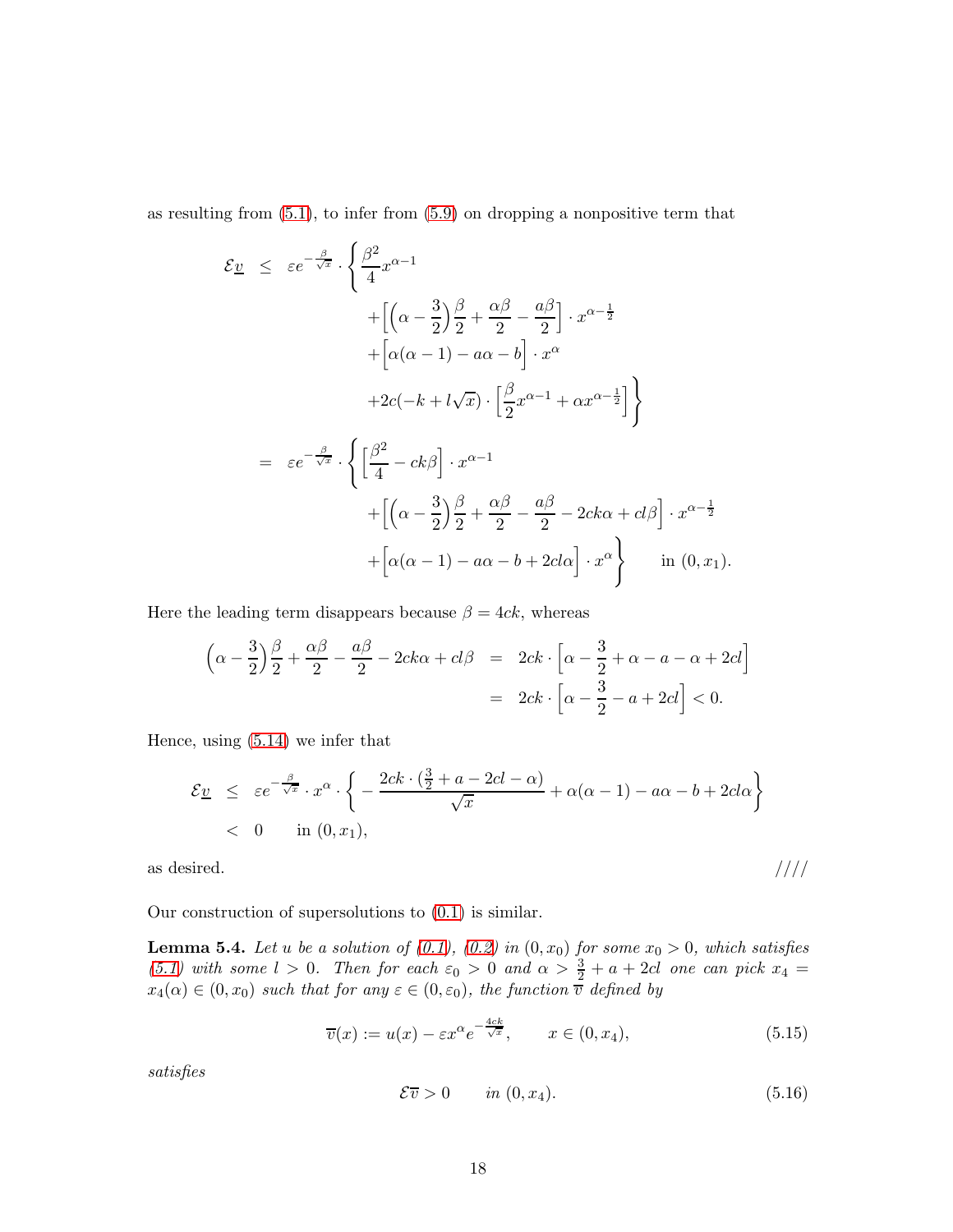PROOF. Relying on our assumption on  $\alpha$ , let us first pick  $x_4 \in (0, x_0)$  such that besides again

$$
\frac{2ck}{\sqrt{x_3}} + \alpha \ge 0,\tag{5.17}
$$

the inequality

<span id="page-19-0"></span>
$$
\frac{2ck(\alpha - \frac{3}{2} - a - 2cl)}{\sqrt{x_4}} > |\alpha(\alpha - 1) - a\alpha - b - 2cl\alpha| + c \cdot \sup_{x \in (0, x_4)} \left\{ x^{-\alpha} \cdot \left[ 2ckx^{\alpha - \frac{3}{2}} + \alpha x^{\alpha - 1} \right]^2 \cdot e^{-\frac{4ck}{\sqrt{x}}} \right\}
$$
\n
$$
(5.18)
$$

holds. Then writing  $\beta := 4ck$ , we again have  $\frac{\beta}{2}x^{\alpha-1} + \alpha x^{\alpha-\frac{1}{2}} \ge 0$  in  $(0, x_4)$ . Hence, using that [\(5.1\)](#page-14-1) implies that

$$
\frac{u'(x) - 1}{\sqrt{x}} \ge -k - l\sqrt{x} \quad \text{for all } x \in (0, x_0),
$$

from [\(5.9\)](#page-16-1) we obtain

$$
\mathcal{E}\overline{v} \geq \varepsilon e^{-\frac{4ck}{\sqrt{\beta}}} \cdot \left\{ \frac{\beta^2}{4} x^{\alpha - 1} + \left[ \left( \alpha - \frac{3}{2} \right) \frac{\beta}{2} + \frac{\alpha \beta}{2} - \frac{a\beta}{2} \right] \cdot x^{\alpha - \frac{1}{2}} + \left[ \alpha(\alpha - 1) - a\alpha - b \right] \cdot x^{\alpha} + 2c \cdot \left( -k - l\sqrt{x} \right) \cdot \left[ \frac{\beta}{2} x^{\alpha - 1} + \alpha x^{\alpha - \frac{1}{2}} \right] - \varepsilon_0 c \cdot \left[ \frac{\beta}{2} x^{\alpha - \frac{3}{2}} + \alpha x^{\alpha - 1} \right]^2 \cdot e^{-\frac{\beta}{\sqrt{x}}} \right\} \quad \text{in (0, x_4).}
$$

Since  $\beta = 4ck$ , this reduces to

$$
\mathcal{E}\overline{v} \ge \varepsilon e^{-\frac{4ck}{\sqrt{x}}} \cdot x^{\alpha} \cdot \left\{ \frac{2ck(\alpha - \frac{3}{2} - a - 2cl)}{\sqrt{x}} + \alpha(\alpha - 1) - a\alpha - b - 2cl\alpha \right\}
$$

$$
-\varepsilon_0 cx^{-\alpha} \cdot \left[ 2ckx^{\alpha - \frac{3}{2}} + \alpha x^{\alpha - 1} \right]^2 \cdot e^{-\frac{4ck}{\sqrt{x}}} \right\} \quad \text{in (0, x_4),}
$$

and hence  $(5.18)$  asserts  $(5.16)$ . ////

By means of Proposition [1.2,](#page-4-2) we can now infer the existence of infinitely many classes of continua of local solutions to  $(0.1)$ ,  $(0.2)$ . Here we shall strongly rely on the fact that the numbers  $\alpha$  in Lemma [5.3](#page-17-3) and Lemma [5.4](#page-18-1) can be chosen in such a way that the functions  $\underline{v}$  and  $\overline{v}$  defined in [\(5.11\)](#page-17-0) and [\(5.15\)](#page-18-2) are ordered appropriately.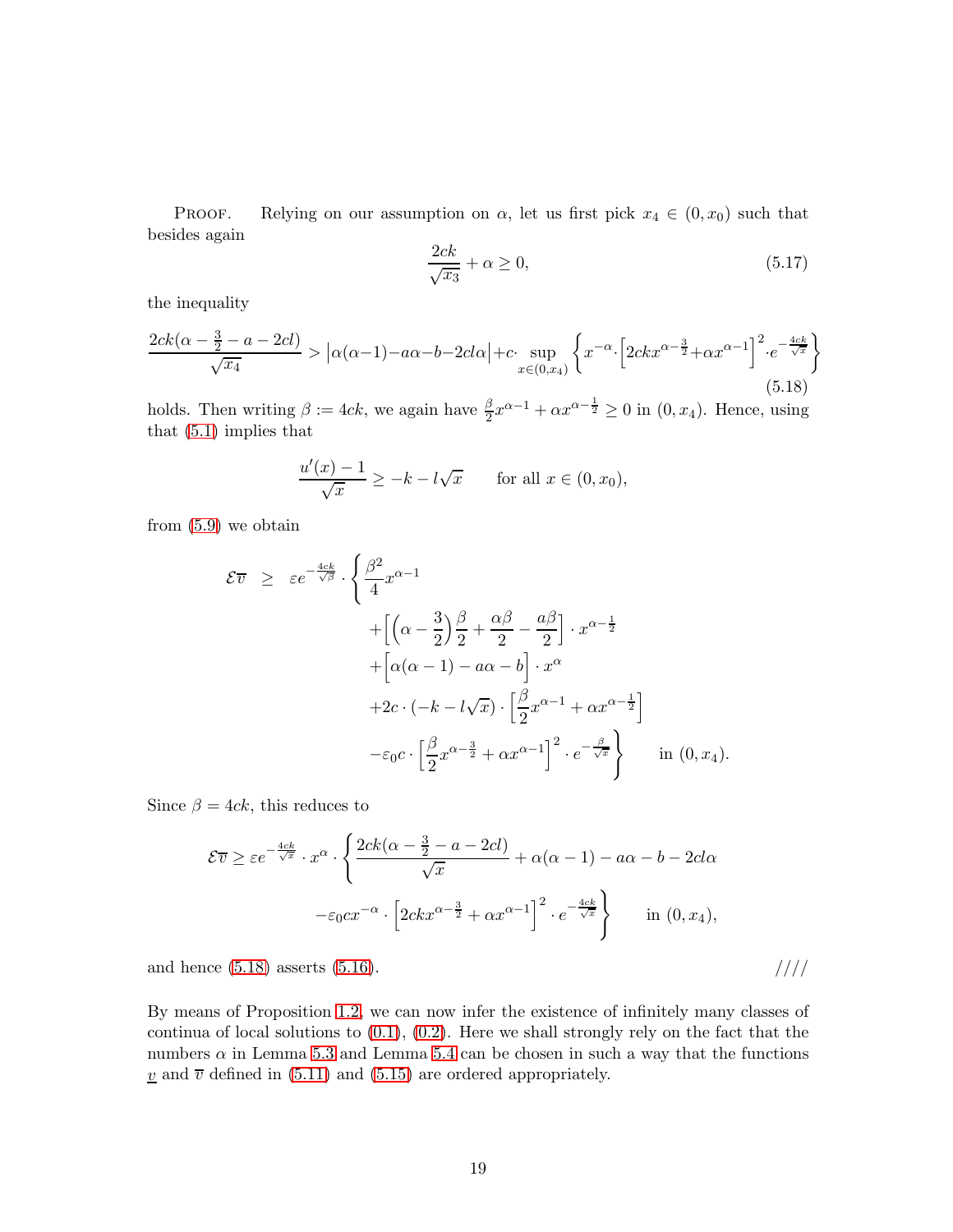**Proposition 5.5.** Suppose that for some  $x_0 > 0$ , u is a solution of  $(0.1)$ ,  $(0.2)$  in  $(0, x_0)$ satisfying [\(5.1\)](#page-14-1) with some  $l > 0$ . Then for all  $\underline{\alpha} \in (-\infty, \frac{3}{2} + a - 2cl)$  and  $\overline{\alpha} \in (\frac{3}{2} + a + 2cl, \infty)$ there exists  $\hat{x}_0 \in (0, x_0)$  such that given  $\varepsilon \in (0, 1)$  and any  $\hat{u}_0$  satisfying

$$
\widehat{u}_0 \in \left( u(x) - \varepsilon x^{\alpha} e^{-\frac{4ck}{\sqrt{x}}}, u(x) - \varepsilon x^{\overline{\alpha}} e^{-\frac{4ck}{\sqrt{x}}} \right)
$$
 at  $x = \widehat{x}_0$ ,

 $(0.1), (0.2)$  $(0.1), (0.2)$  $(0.1), (0.2)$  possesses a solution  $\widehat{u}$  on  $(0, \widehat{x}_0)$  fulfilling

$$
u(x) - \varepsilon x^{\alpha} e^{-\frac{4ck}{\sqrt{x}}} \le \widehat{u}(x) \le u(x) - \varepsilon x^{\overline{\alpha}} e^{-\frac{4ck}{\sqrt{x}}} \qquad \text{for all } x \in (0, \widehat{x}_0)
$$
 (5.19)

as well as  $\widehat{u}(\widehat{x}_0) = \widehat{u}_0$ .

**PROOF.** We invoke Lemma [5.3](#page-17-3) and Lemma [5.4](#page-18-1) with  $\varepsilon_0 := 1$  to obtain  $x_3 \in (0, x_0)$ and  $x_4 \in (0, x_0)$  such that for any  $\varepsilon \in (0, 1)$ , the functions  $\underline{v}$  and  $\overline{v}$  defined by  $\underline{v}(x) :=$  $u(x) - \varepsilon x^{\alpha} e^{-\frac{4ck}{\sqrt{x}}}, x \in (0, x_3)$ , and  $\overline{v}(x) := u(x) - \varepsilon x^{\overline{\alpha}} e^{-\frac{4ck}{\sqrt{x}}}, x \in (0, x_4)$ , have the properties  $\mathcal{E}_{\underline{v}} < 0$  on  $(0, x_3)$  and  $\mathcal{E}_{\overline{v}} > 0$  on  $(0, x_4)$ . Writing  $\hat{x}_0 := \min\{1, x_3, x_4\}$ , we moreover see using  $\alpha < \overline{\alpha}$  that  $v < \overline{v}$  throughout  $(0, \hat{x}_0)$ . Therefore the claim results upon an application of Proposition 1.2(i). of Proposition  $1.2(i)$ .

Acknowledgments. We would like to thank an anonymous referee for very detailed and thoughtful comments. This research was undertaken while Ales<sup>\*</sup> Cern $\acute{y}$  visited Comenius University in Bratislava in spring 2012. The financial support of the VUB Foundation ´ under the "Visiting professor 2011" funding scheme is gratefully acknowledged. Pavol Brunovský gratefully acknowledges support by the grants VEGA  $1/0711/12$  and VEGA 1/2429/12.

#### <span id="page-20-2"></span>References

- [1] Barles, G.: "Convergence of numerical schemes for degenerate parabolic equations arising in finance theory". In L. C. G. Rogers and D. Talay eds., Numerical methods in finance, 1-21 (1997)
- <span id="page-20-4"></span>[2] Bernstein, C.: Sur certaines quations diffrentielles ordinaires du second ordre. C. R. Acad. Sci. Paris 138(1904), 950-951
- <span id="page-20-0"></span>[3] CERNY, A.: "Currency Crises: Introduction of Spot Speculators". Int. J. Financ. Econ. 4, 75-89 (1999)
- <span id="page-20-1"></span>[4] CID, J. A., LÓPEZ-POUSO, O., AND R. LÓPEZ-POUSO: "Existence of infinitely many solutions for second-order singular initial value problems with an application to nonlinear massive gravity". Nonlinear Anal. Real World Appl. **12**, 2596-2606 (2011)
- <span id="page-20-3"></span>[5] DE COSTER, C., AND P. HABETS: Two-point boundary value problems: Upper and lower solutions. Mathematics in Science and Engineering 205, Elsevier 2006
- <span id="page-20-5"></span>[6] Hartman, Philip: Oridnary Differential Equations. Wiley 1964